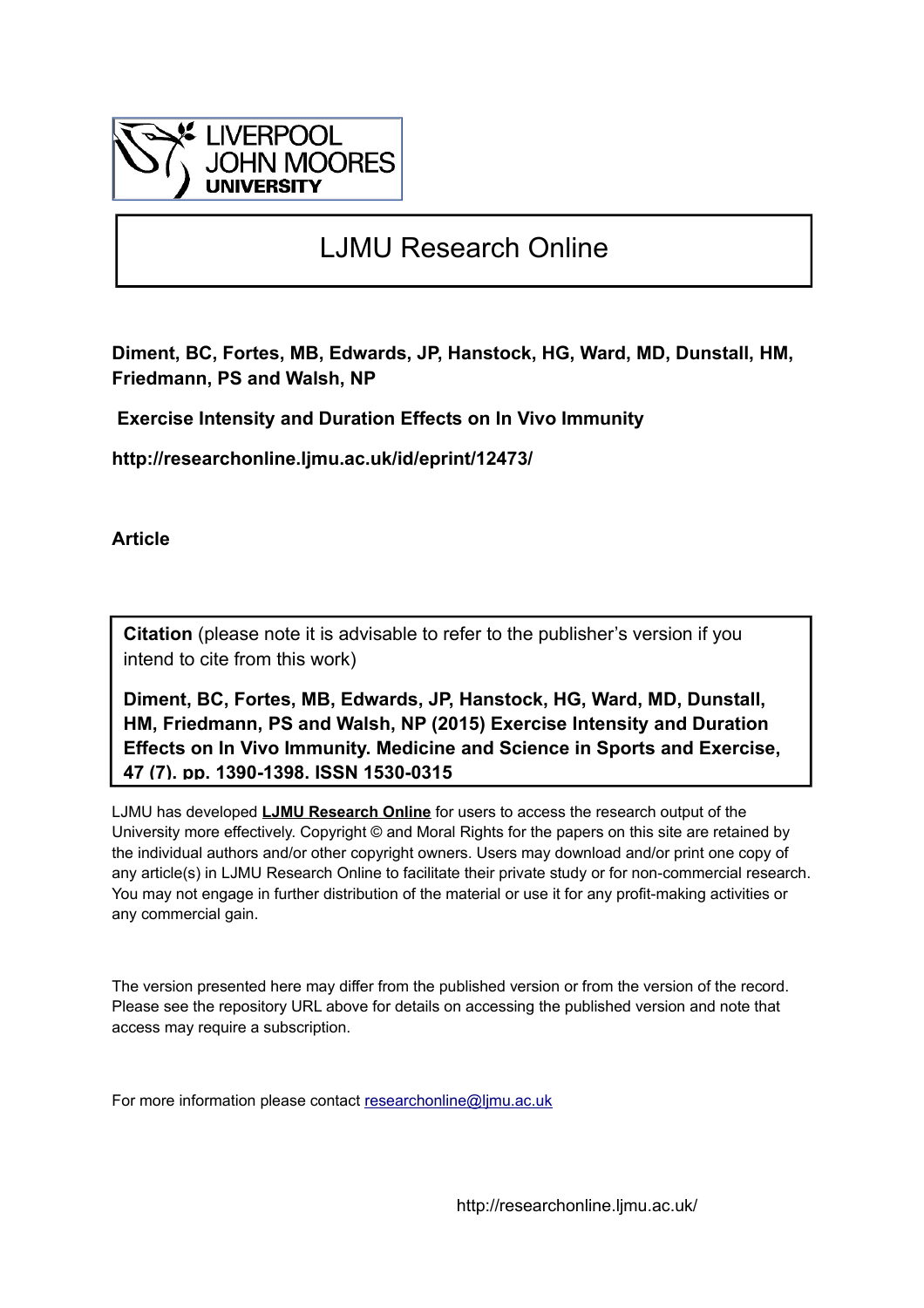

# LJMU Research Online

**Diment, BC, Fortes, MB, Edwards, JP, Hanstock, HG, Ward, MD, Dunstall, HM, Friedmann, PS and Walsh, NP**

 **Exercise Intensity and Duration Effects on In Vivo Immunity**

**http://researchonline.ljmu.ac.uk/id/eprint/12473/**

**Article**

**Citation** (please note it is advisable to refer to the publisher's version if you intend to cite from this work)

**Diment, BC, Fortes, MB, Edwards, JP, Hanstock, HG, Ward, MD, Dunstall, HM, Friedmann, PS and Walsh, NP (2015) Exercise Intensity and Duration Effects on In Vivo Immunity. Med Sci Sports Exerc, 47 (7). ISSN 1530-0315** 

LJMU has developed **[LJMU Research Online](http://researchonline.ljmu.ac.uk/)** for users to access the research output of the University more effectively. Copyright © and Moral Rights for the papers on this site are retained by the individual authors and/or other copyright owners. Users may download and/or print one copy of any article(s) in LJMU Research Online to facilitate their private study or for non-commercial research. You may not engage in further distribution of the material or use it for any profit-making activities or any commercial gain.

The version presented here may differ from the published version or from the version of the record. Please see the repository URL above for details on accessing the published version and note that access may require a subscription.

For more information please contact [researchonline@ljmu.ac.uk](mailto:researchonline@ljmu.ac.uk)

http://researchonline.ljmu.ac.uk/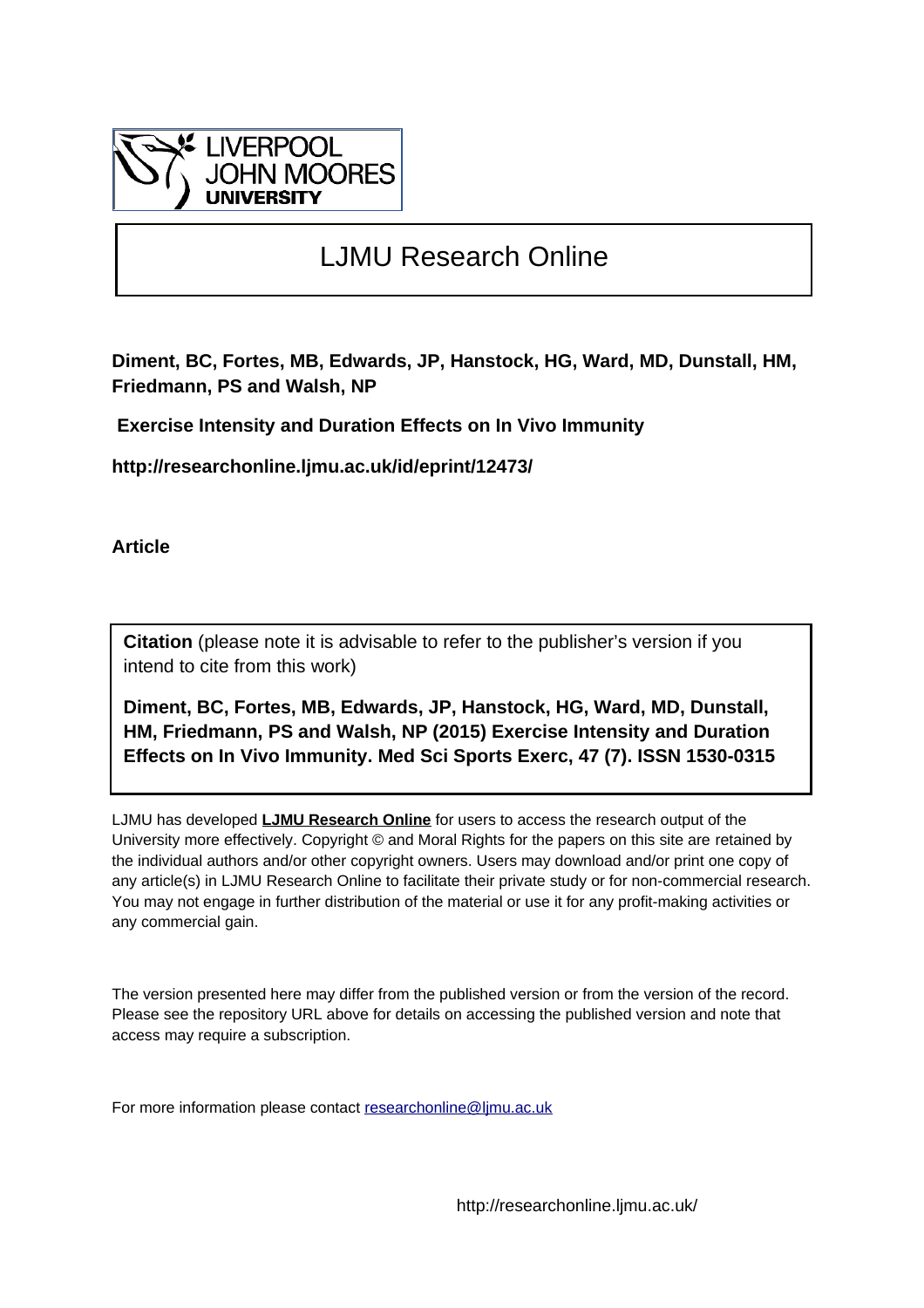## **Exercise intensity and duration effects on** *in vivo* **immunity**

Bethany C. Diment<sup>1</sup>, Matthew B. Fortes<sup>1</sup>, Jason P. Edwards<sup>1</sup>, Helen G. Hanstock<sup>1</sup>, Mark D. Ward<sup>1</sup>, Huw M. Dunstall<sup>1</sup>, Peter S. Friedmann<sup>2</sup> and Neil P. Walsh<sup>1</sup>

<sup>1</sup>College of Health and Behavioural Sciences, Bangor University, Bangor, Gwynedd, LL57 2PZ, UK. <sup>2</sup> Infection, Inflammation and Immunity Division, School of Medicine, University of Southampton, UK.

Corresponding Author:

Prof. Neil P. Walsh FACSM

College of Health and Behavioural Sciences,

Bangor University,

Bangor,

LL57 2PZ,

UK.

Email: n.walsh@bangor.ac.uk

Telephone:  $+441248383480$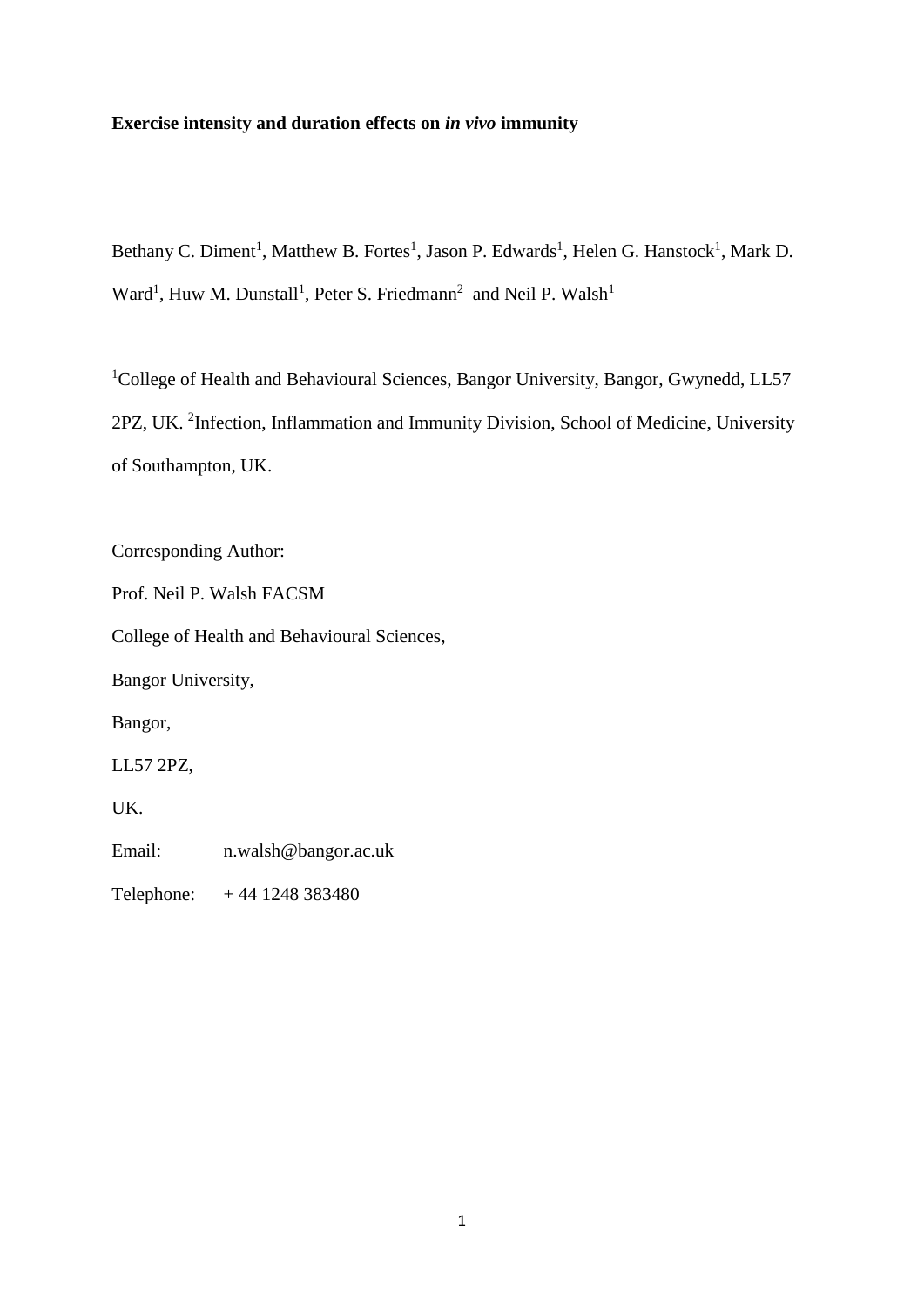### **ABSTRACT**

V . V . V  $O_{\text{2peak}}$  (30HI); 120 minutes running at 60%  $\dot{V}O_{\text{2peak}}$  (120MI) or seated rest (CON). Twenty-**Purpose:** To examine the effects of intensity and duration of exercise stress on induction of *in-vivo* immunity in humans using experimental contact hypersensitivity (CHS) with the novel antigen Diphenylcyclopropenone (DPCP). **Methods:** Sixty-four healthy males completed either 30 minutes running at 60%  $\dot{V}O_{2\text{peak}}$  (30MI); 30 minutes running at 80% minutes later subjects received a sensitizing dose of DPCP and four-weeks later the strength of immune reactivity was quantified by measuring the cutaneous responses to a low, doseseries challenge with DPCP on the upper inner-arm. Circulating epinephrine, norepinephrine and cortisol were measured pre, post and 1h post-exercise or CON. Next, to better understand whether the decrease in CHS response on 120MI was due to local inflammatory or T-cell mediated processes, in a cross-over design, eleven healthy males performed 120MI and CON and cutaneous responses to a dose-series of the irritant, croton oil (CO) were assessed on the upper inner-arm. **Results:** Immune induction by DPCP was impaired by 120MI (skin-foldthickness -67% *vs* CON; *P*<0.05). However, immune induction was unaffected by 30MI and 30HI despite elevated circulating catecholamines (30HI *vs* pre: *P*<0.01) and greater circulating cortisol post 30HI (*vs* CON: *P*<0.01). There was no effect of 120MI on skin irritant responses to CO. **Conclusions:** Prolonged, moderate-intensity exercise, but not shortlasting high or short-lasting moderate-intensity exercise, decreases the induction of *in-vivo* immunity. No effect of prolonged, moderate-intensity exercise on the skin's response to irritant challenge points towards a suppression of cell-mediated immunity in the observed decrease in CHS. DPCP provides an attractive tool to assess the effect of exercise on *in-vivo* immunity.

**Key words**: stress; running; immune; contact hypersensitivity; diphencyprone; irritant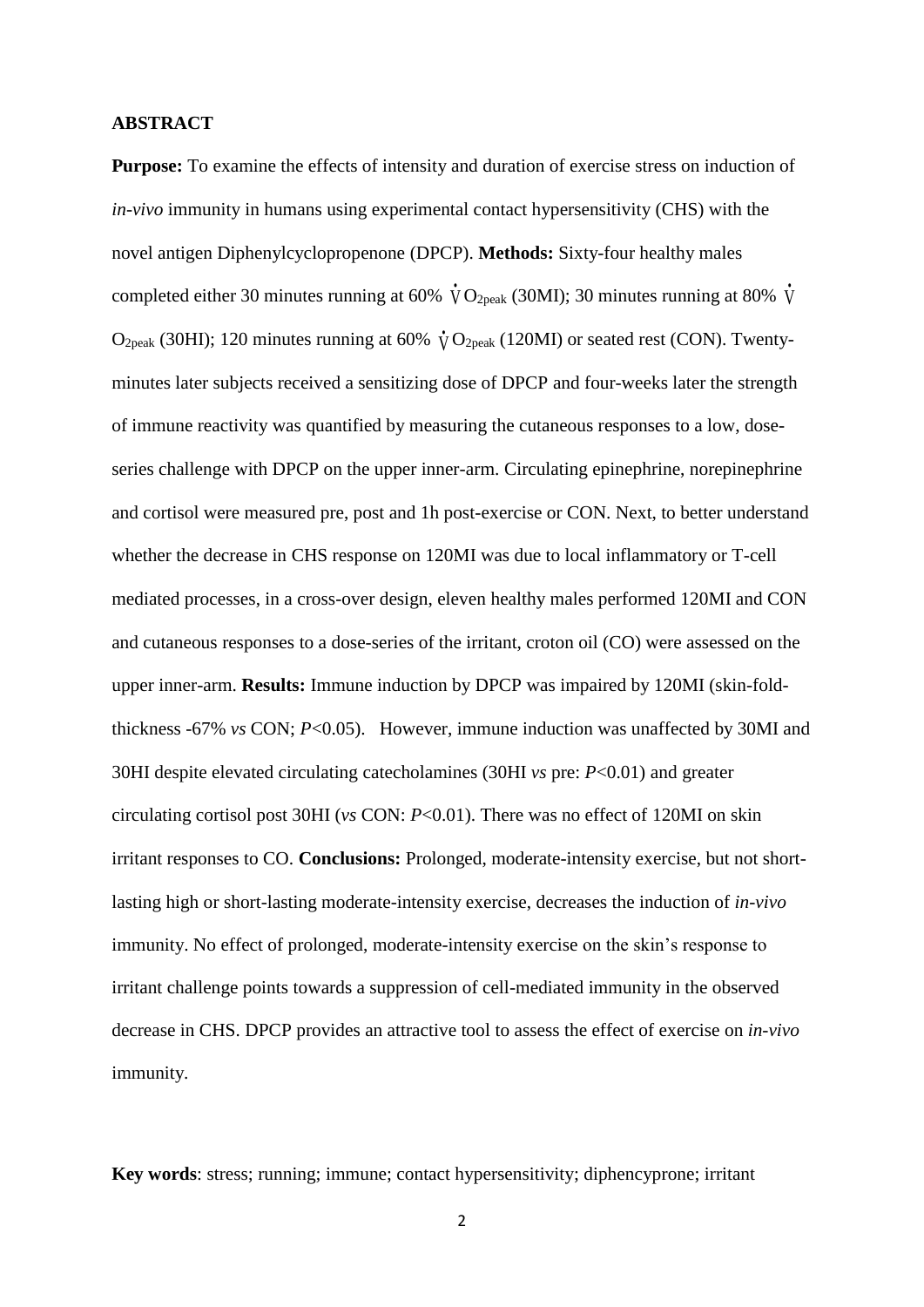#### 1 **INTRODUCTION**

2 3 4 5 6 7 8 9 10 11 12 13 14 15 16 17 The skin constitutes the body's largest immunological organ, providing the first line of defense against pathogenic and environmental assaults (8). Measures of *in vivo* immunity at the skin include delayed type hypersensitivity (DTH) responses to intradermal injection of antigens, or the less invasive contact hypersensitivity (CHS) responses to epicutaneous application of antigens. These *in vivo* measures are considered more informative than the commonly used *in vitro* measures where immune cells, typically from peripheral blood, are extracted from their normal environment and analyzed in artificial cultures (2). Isolated measures of immune function may react differently to a whole-body immune challenge because they lack the highly integrated neural and hormonal components within the specific tissue environment in which immune responses usually take place (1). Studies using *in vivo* cutaneous immune measures have shown impaired responses in individuals exposed to psychological stress (3), physical stress (17), during acute infectious illness e.g. Epstein-Barr virus (5) and in diabetes and psoriasis (4). Furthermore, *in vivo* cutaneous immune measures have been shown to predict mortality in critically ill HIV-infected patients (12) and in patients with surgical infections (31). There is a need to better understand *in vivo* cutaneous immune measures for investigators examining the influence of exercise stress on immunity in humans.

18

19 20 21 22 23 24 25 Physical exercise provides a well-controlled model to study the effects of stress on immune responses. Given the obvious ethical constraints of studying experimental infection in humans, animal models have provided valuable insight into the effects of exercise on clinically relevant responses to viral infection. The work in animals indicates that prolonged and high intensity exercise is associated with higher mortality rates whereas short, moderate intensity exercise lowers mortality rates, compared with controls (21). The research evidence on immune responses after short, moderate intensity exercise in humans is not definitive and tends to 26 indicate immune enhancement only in individuals with sub-optimal immune status (14, 30).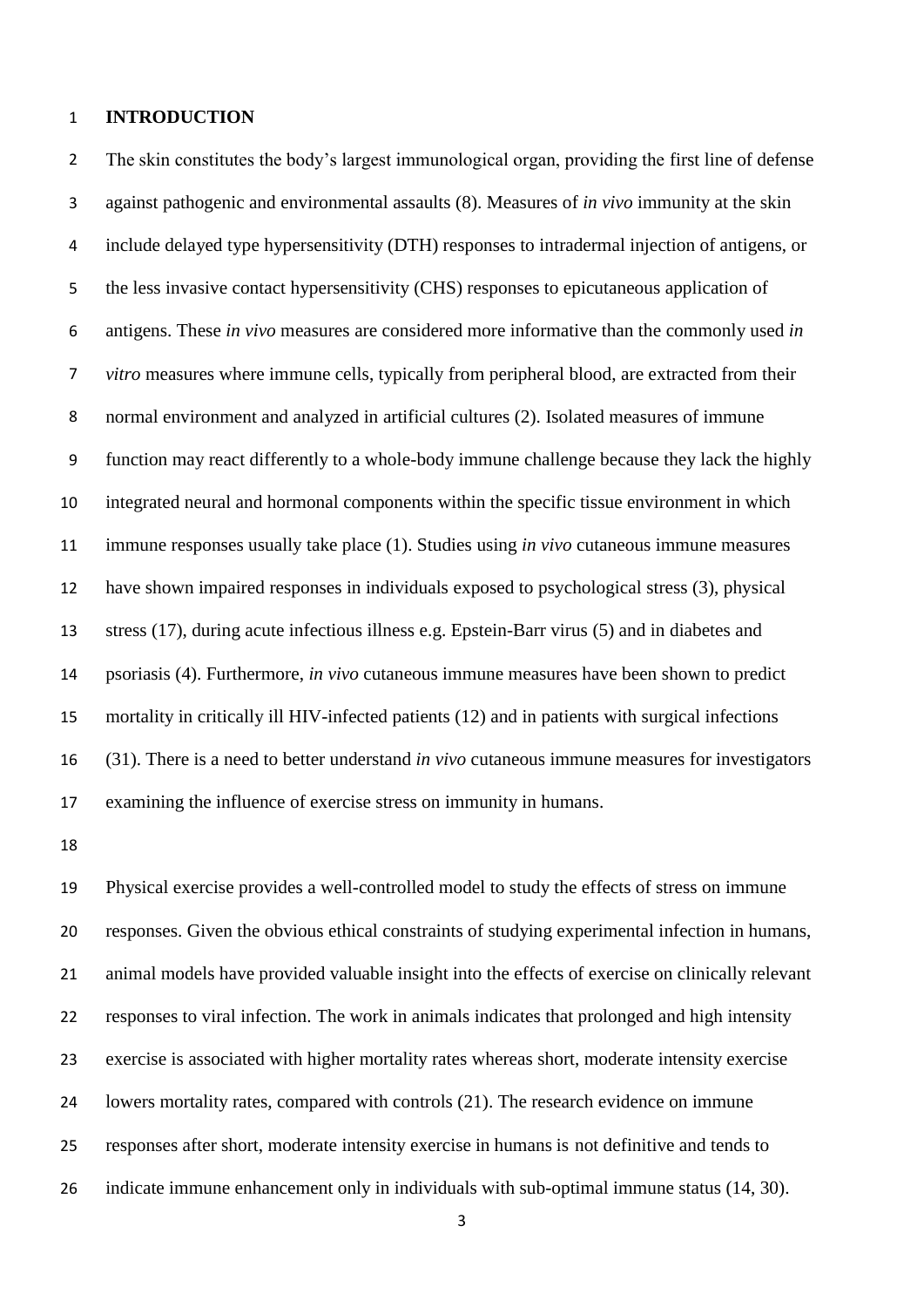27 28 29 30 31 32 33 34 35 36 37 38 39 40 41 42 43 44 45 46 47 48 49 50 51 Work in humans indicating that a single bout of short duration, high intensity exercise and prolonged duration, moderate intensity exercise decreases immunity, is largely based upon results of studies examining *in vitro* immune measures (26, 32). Little is known about the impact of a single bout of exercise on cutaneous measures of *in vivo* immunity in humans. One such study showed that after an acute bout of prolonged, continuous exercise (lasting  $\sim 6.5$  h), DTH reactions to common recall antigens in the Mérieux CMI Multitest<sup>®</sup> were reduced but this test is no longer commercially available (6). Moreover, the use of common recall antigens does not permit the assessment of the effects of stress on the induction of new immune memory and findings may be confounded by the lack of control over immunological memory: both the sensitizing dose and time elapsed since sensitization influence immunological memory. To the best of our knowledge, no study has investigated the impact of the intensity and duration of continuous exercise stress on *in vivo* immunity in humans. Challenging the skin using novel antigens such as keyhole limpet hemocyanin (KLH) (35) or diphenylcyclopropenone (DPCP) (17) permits the investigation of the influence of stressors on *in vivo* immunity and allows rigorous control of both the dose and timing of sensitization. Using topical DPCP, we have recently shown that 2 h of moderate intensity exercise decreases both the induction of immunity (-53%) in those with no prior exposure to DPCP and elicitation of immunity (-19%) in those who received repeated monthly DPCP exposures to boost responses to a reproducible plateau (17). Possible mechanisms include the activation of the hypothalamic-pituitary-adrenal axis and sympatheticoadrenal-medullary axis, which is widely acknowledged to occur following prolonged stress (typically lasting hours) and in-turn increases glucocorticoids and catecholamines, previously shown to decrease the induction of CHS in mice (10, 33). It has yet to be determined whether the inhibitory effects of prolonged exercise on immune responses to DPCP are due to systemic effects on the dendritic cell/T cell axis between the skin and lymph nodes or whether they involve local effects on cutaneous 52 inflammatory processes mediated principally via innate immune mechanisms. The levels of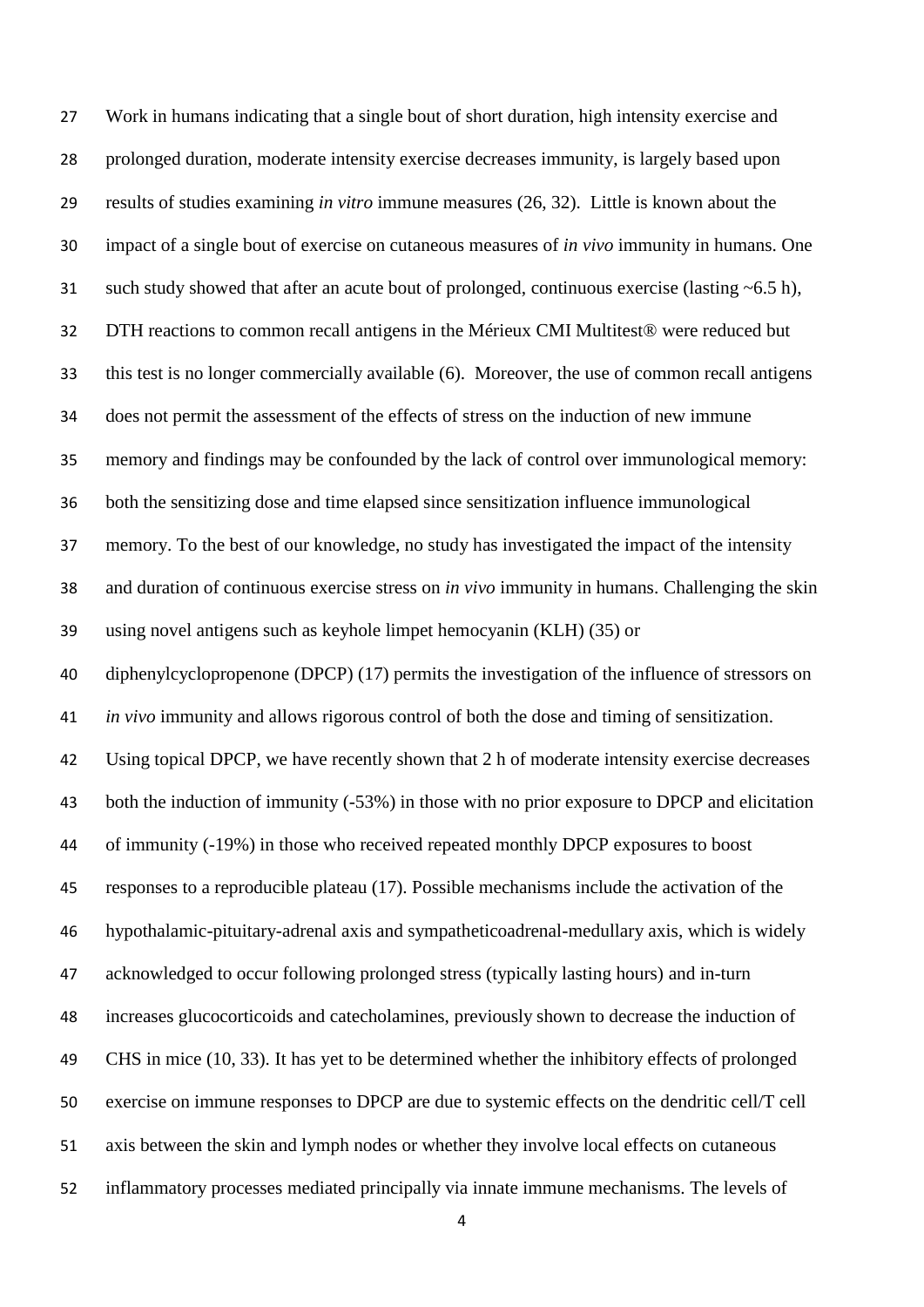53 local cutaneous cytokines known to facilitate (e.g. IL-1β) and inhibit (e.g. IL-10) dendritic cell 54 55 56 57 58 59 60 61 62 (DC) migration are considered to play a central role in the early DC-dependent events of CHS induction, namely, antigen processing and DC trafficking (38). One experimental approach to this problem is to investigate the effect of prolonged, moderate intensity exercise on cutaneous responses to a topically applied irritant such as croton oil (CO). Unlike DPCP, which ultimately stimulates an antigen-specific, T-cell-mediated immune response, CO is an irritant, which stimulates a non-T-cell mediated, inflammatory response after a single exposure (27). CO has no sensitizing properties but is capable of producing similar cutaneous erythema responses to those seen after CHS challenge (40).

63 Here we present the findings from two studies, starting with the effects of intensity and 64 duration of exercise stress on *in vivo* immune induction by DPCP. We hypothesized that a prolonged, moderate intensity exercise bout (120 minutes at 60% V . 65 prolonged, moderate intensity exercise bout (120 minutes at 60%  $\sqrt{O_{2\text{peak}}}$ ) and a short, high intensity exercise bout (30 minutes at 80% V . 66 intensity exercise bout (30 minutes at 80%  $\sqrt{O_{2\text{peak}}}$ ) would decrease the CHS responses to DPCP compared with a short, moderate intensity exercise bout (30 minutes at 60% V . 67 DPCP compared with a short, moderate intensity exercise bout (30 minutes at 60%  $\sqrt{V}O_{2\text{peak}}$ ) 68 and seated rest. Then, to examine whether exercise-related effects on local cutaneous 69 inflammatory processes play a role in the inhibitory effect of prolonged, moderate intensity 70 exercise on the CHS response we investigated irritant responses to a CO patch test.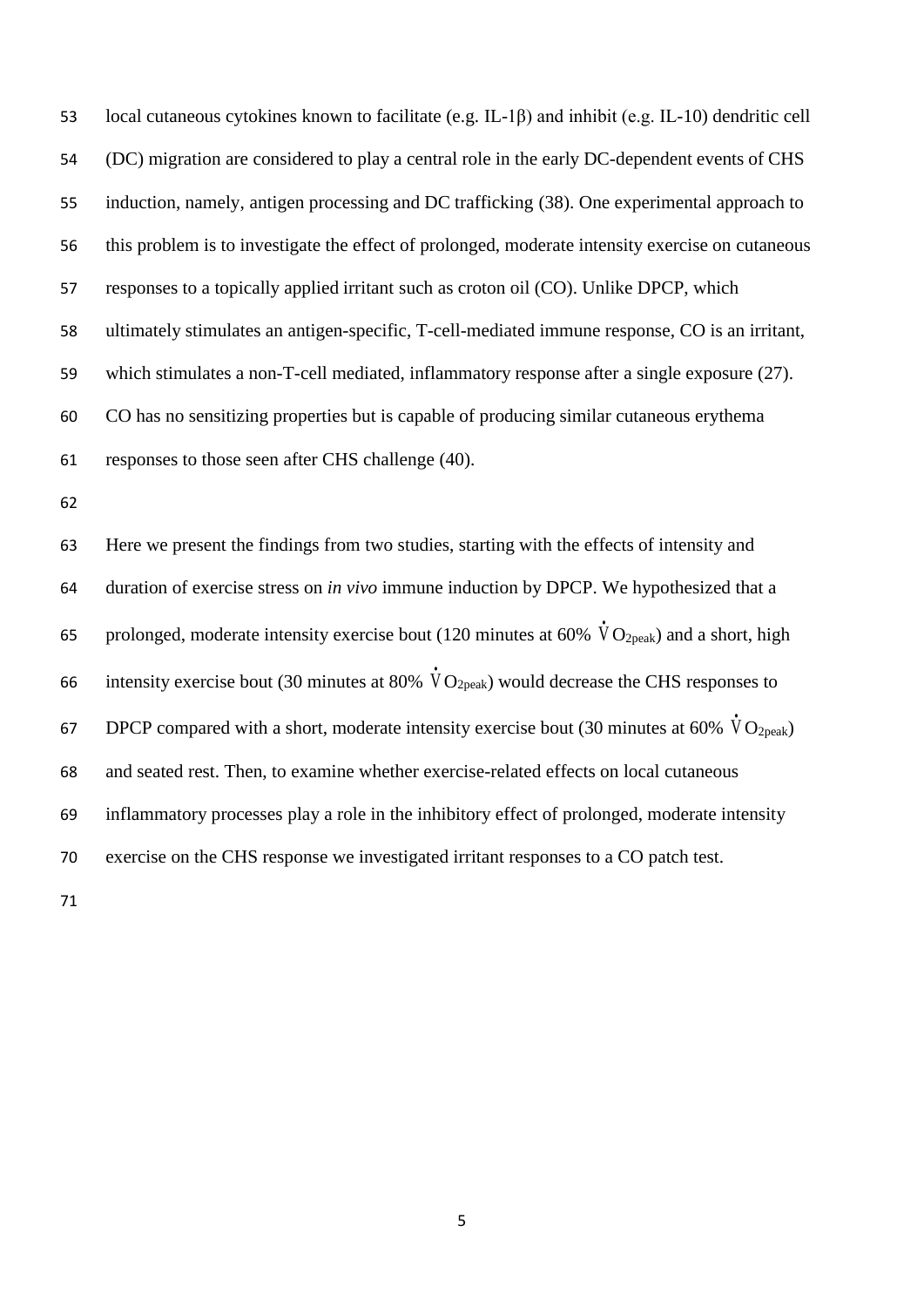#### 72 **METHODS**

73 74 75 76 77 78 79 80 **Subjects.** All subjects were healthy, non-smoking, recreationally active males with no previous history of exposure to DPCP. Subjects were excluded if they were taking any medication or dietary supplements, had a history of atopy or any other immune-related or inflammatory dermatological conditions. Subjects were required to abstain from caffeine, alcohol, and exercise for 24 h before and 48 h after the experimental trials. All subjects gave written informed consent to participate after being fully briefed and informed of the study's procedures. The study received Local University Ethics Committee approval and was conducted in accordance with the Declaration of Helsinki principles.

81

82 V . 83 84 V . 85 V . 86 V . 87 88 89 90 91 V . 92 93 94 **The effect of exercise intensity and duration on induction of DPCP immune memory.** Subjects were matched for age and aerobic fitness (gas exchange threshold (GET) and  $VO<sub>2peak</sub>$ ) before being randomly assigned to one of four experimental groups: 1) 120 minutes of seated rest (CON); 2) 30 minutes of moderate intensity (60%  $\sqrt{O_{2\text{peak}}}$ ) exercise (30MI); 3) 30 minutes of high intensity (80%  $VO<sub>2peak</sub>$ ) exercise (30HI); or 4) 120 minutes moderate intensity (60%  $O_{2peak}$ ) exercise (120MI) (Fig. 1). These exercise intensities and durations were chosen to allow comparison with the relevant literature (17), to assess the *in vivo* immune response to exercise recommended to healthy adults for fitness and health (e.g. the ACSM recommends 30 minutes, moderate-intensity exercise on most days), to best separate intensity and duration effects on *in vivo* immunity; and finally, with feasibility in mind (e.g. our subjects could complete 30 minutes at 80%  $VO<sub>2peak</sub>$ ). There were no significant differences between groups for characteristics (Table 1). The study was performed between February, 2011 and April, 2012 and no data was taken from our previous investigation that also included 120MI and CON 95 trials (17).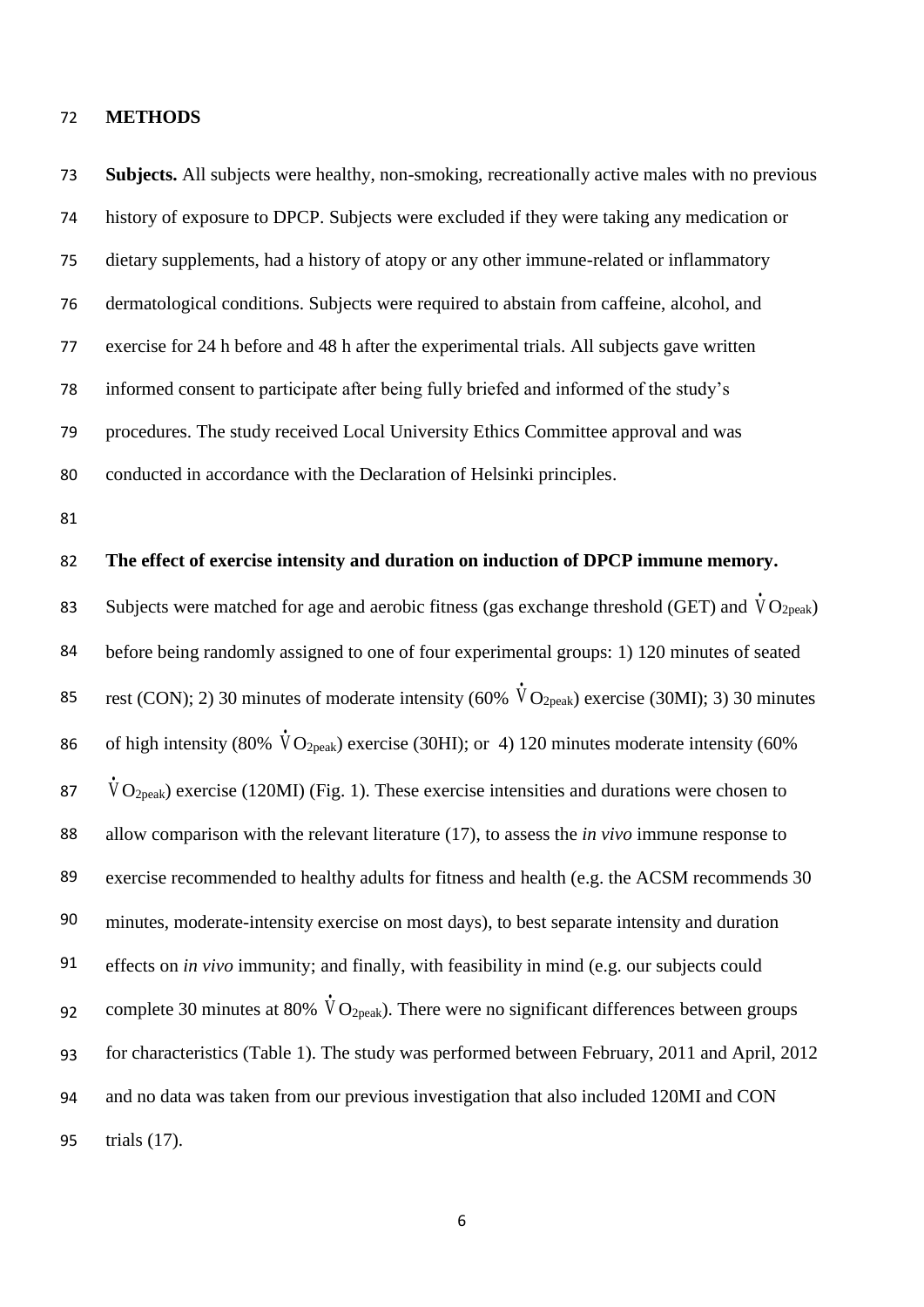96 \*\*\* Fig. 1 near here \*\*\*

97

98 \*\*\* Table 1 near here \*\*\*

99

100 **Preliminary measures and familiarization.** Anthropometric measures were recorded on 101 arrival at the laboratory. Body composition assessment was completed by whole body Dual Energy X-ray Absorptiometry (DEXA: Hologic QDR Series-4500, USA). Following this, V . 102 103 O<sub>2peak</sub> was estimated by means of a ramped exercise test on a treadmill  $(h/p/cosmos$  Mercury 104 4.0, Nussdorf-Traunstein, Germany). Following 3- minutes of walking at 5 km⋅h<sup>-1</sup> with an 105 incline of 1 %, speed increased at a rate of 1 km⋅h<sup>-1</sup>⋅min<sup>-1</sup> to a maximum of 18 km⋅h<sup>-1</sup>, after 106 which the incline increased at a rate of 1 %⋅min<sup>-1</sup> until volitional exhaustion. Pulmonary gas 107 exchange was measured breath-by-breath for the duration of the test (Cortex Metalyser 3B, Biophysik, Leipzig, Germany). The V . 108 Biophysik, Leipzig, Germany). The  $VO_{2peak}$  was taken as the highest 30-s average value before the subject's volitional exhaustion and the speed equivalent to 60 % or 80 % of the V . 109 the subject's volitional exhaustion and the speed equivalent to 60 % or 80 % of the  $VO_{2peak}$ 110 was calculated. The GET was also determined from the ramped exercise test using the V-slope 111 method. 112 113 At least 24 h after the preliminary test, each subject's calculated exercise intensity was verified 114 by running for 50 % of their allocated exercise duration and all subjects were familiarized with

115 laboratory equipment.

116

117 **Experimental procedures.** Dietary intake was controlled during the 24 h before the main 118 experimental trial by providing subjects with their estimated daily energy requirement using 119 DEXA determined fat free mass as described (mean  $\pm$  SD: 11.2  $\pm$  1.1 MJ day<sup>-1</sup>) (9), multiplied 120 by a physical activity factor (37), and water proportional to 35 mL·kg<sup>-1</sup>·d<sup>-1</sup> body mass.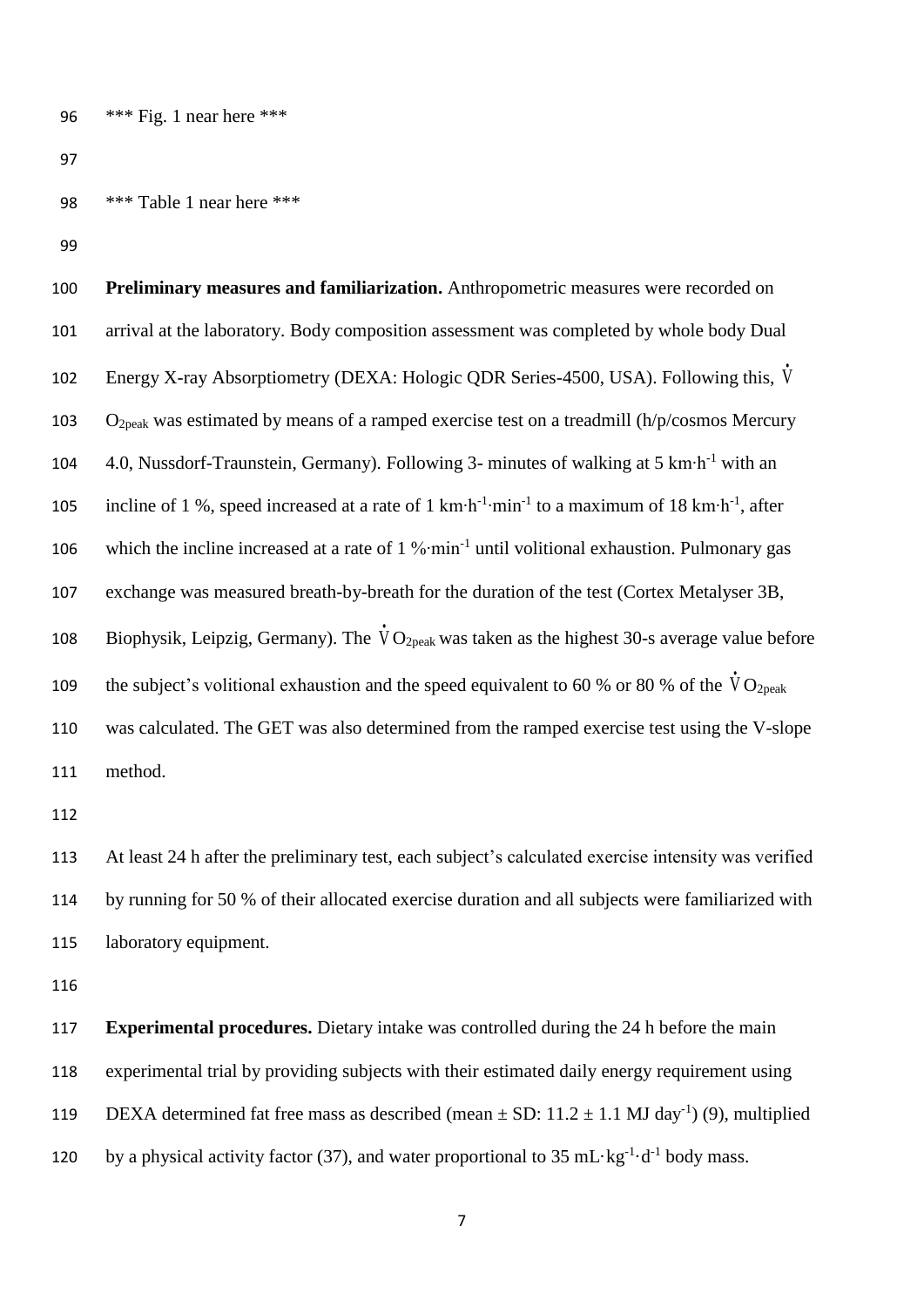121 122 123 124 125 126 127 128 129 130 131 132 133 134 Within 3 weeks of the preliminary testing, on the day of the exercise trial, all subjects were transported to the laboratory at 0730 h and provided with a standard breakfast  $(0.03 \text{ MJ} \cdot \text{kg}^{-1})$ . Subjects were permitted to perform light activity before commencing the intervention. Nude body mass (NBM) was recorded before and after exercise on a digital platform scale to determine water allowance (Model 705; Seca, Hamburg, Germany). Exercising subjects received 5ml∙kg-1NBM of water immediately before and after the exercise, 2 ml∙kg-1NBM at 15 minutes intervals throughout, and any additional exercise fluid loss was replaced following exercise. Subjects assigned to the 120MI began running on a treadmill at 1100 h and those assigned to 30HI and 30MI began at 1230 h, so that all subjects completed the exercise at the same time of day (1300 h; Fig. 1). Immediately after the trial, exercising subjects showered and returned to the laboratory within 15 minutes of completion. The CON, non-stress condition, consisted of 2 h seated, passive rest in the same laboratory, in the same ambient conditions of 20 °C, at the same time of day, with a fluid intake proportional to 35 mL·kg<sup>-1</sup>·d<sup>-1</sup> body mass.

135 136 137 138 139 140 141 142 **Induction of contact sensitivity.** Subjects were sensitized to DPCP at 1320 h, exactly 20 minutes after exercise cessation or equivalent seated rest, as described previously (17). This sensitization time was chosen to allow cutaneous blood flow to return to baseline (19). The sensitizing exposure to the novel antigen DPCP involved application of an occluded patch, constituting a 12 mm aluminum Finn chamber (Epitest Oy, Tuusula, Finland) on scanpor hypoallergenic tape containing an 11 mm filter paper disc. The paper disc was soaked in 22.8 μl of 0.125 % DPCP in acetone (patch = 30 μg**∙**cm-2 DPCP) and allowed to dry for 5 minutes before being applied to the skin on the lower back, for exactly 48h.

143

144 145 **Elicitation.** The magnitude of *in vivo* immune responsiveness was quantified by measuring the responses elicited by secondary exposure to the same antigen (Fig. 1). Twenty eight days after 146 the initial sensitization to DPCP, all subjects received a challenge with a low concentration,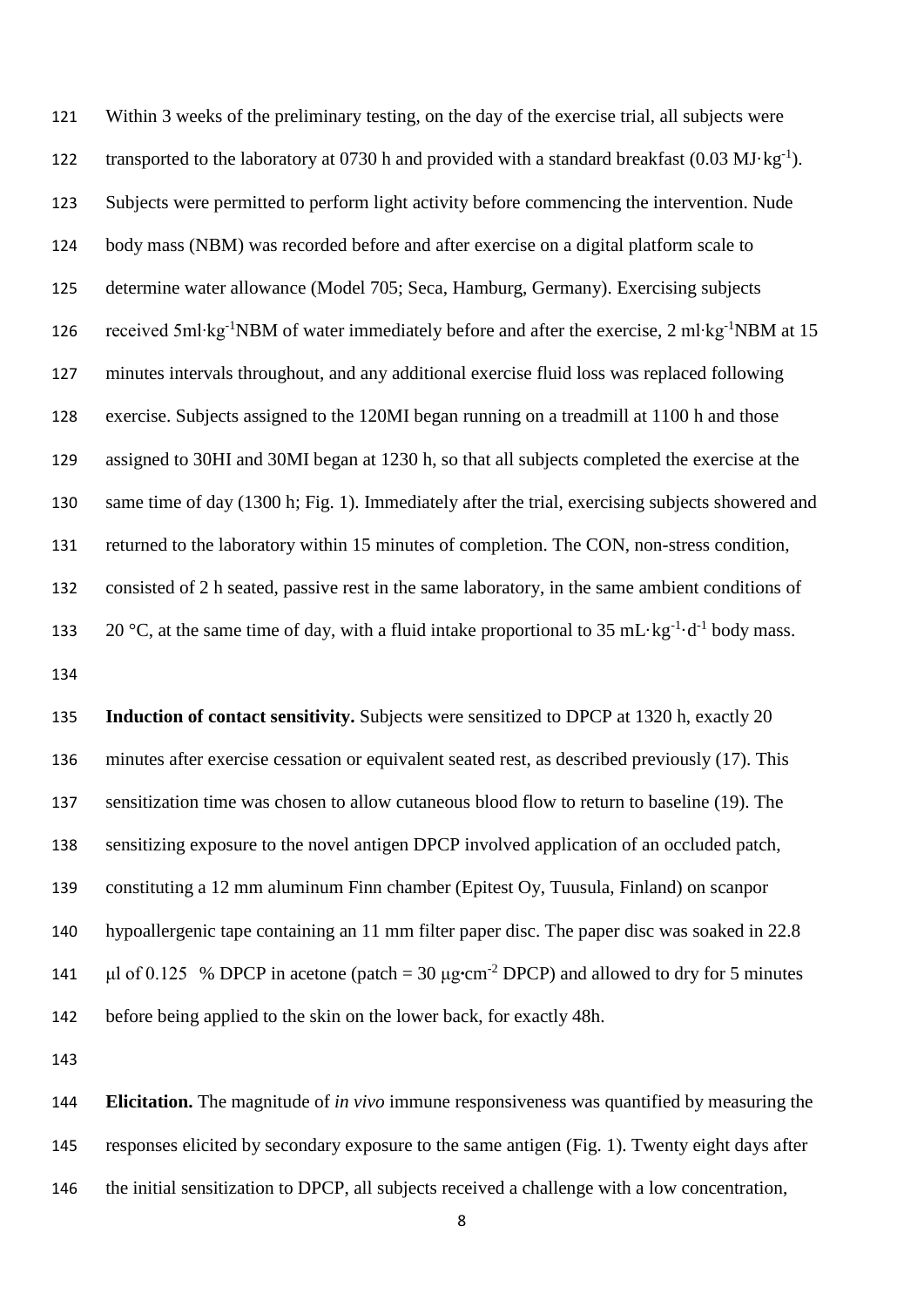| 147 | dose-series of DPCP on individual patches, each comprising an 8mm aluminium Finn chamber                                                                          |
|-----|-------------------------------------------------------------------------------------------------------------------------------------------------------------------|
| 148 | on scanpor hypoallergenic tape containing a 7 mm filter paper disc. Patches were applied to the                                                                   |
| 149 | inner aspect of the upper arm in the following concentrations: 10 µl of DPCP: 0.0048 %, 1.24                                                                      |
| 150 | $\mu$ g·cm <sup>-2</sup> ; 0.0076 %, 1.98 $\mu$ g·cm <sup>-2</sup> ; 0.012 %, 3.17 $\mu$ g·cm <sup>-2</sup> ; 0.0195 %, 5.08 $\mu$ g·cm <sup>-2</sup> ; 0.0313 %, |
| 151 | 8.12 µg·cm <sup>-2</sup> and 10 µl 100 % acetone control patch for background subtraction. Patches were                                                           |
| 152 | applied in randomly allocated order at the local site in order to minimize any anatomical                                                                         |
| 153 | variability in responses. Elicitation patches were removed after 6 h and the strength of immune                                                                   |
| 154 | reactivity was assessed as cutaneous responses at 48 h post-application.                                                                                          |
| 155 |                                                                                                                                                                   |
| 156 | Blood collection and analysis. Blood samples (venepuncture from an antecubital vein) were                                                                         |
| 157 | collected into one K <sub>3</sub> EDTA coated vacutainer, and one lithium heparin coated vacutainer                                                               |
| 158 | (Becton Dickinson, Oxford, UK) pre, immediately post and 1 h post exercise. The samples                                                                           |
| 159 | were spun at $1500 g$ for 10 minutes in a refrigerated centrifuge. Plasma was aliquoted into                                                                      |
| 160 | Eppendorf tubes, and immediately frozen at -80°C for later analysis.                                                                                              |
| 161 |                                                                                                                                                                   |
| 162 | Plasma epinephrine and norepinephrine concentrations in K3EDTA plasma were determined                                                                             |
| 163 | using a commercially available CatCombi ELISA (IBL International, Hamburg, Germany).                                                                              |
| 164 | Aliquots of lithium heparin plasma were used to determine cortisol concentration by ELISA,                                                                        |
| 165 | performed according to the manufacturer's instructions (DRG Instruments, Marburg,                                                                                 |
| 166 | Germany). The intra-assay coefficient of variation for plasma epinephrine, norepinephrine and                                                                     |
| 167 | cortisol was $4.1\%$ , $4.1\%$ and $4.4\%$ , respectively.                                                                                                        |
| 168 |                                                                                                                                                                   |
| 169 | The effect of prolonged, moderate intensity exercise on the cutaneous response to the                                                                             |
| 170 | <b>irritant, croton oil.</b> To investigate the possibility that the inhibitory effect of 120MI on CHS                                                            |
| 171 | induction was mediated via local effects on cutaneous inflammatory processes, 11 healthy                                                                          |
|     |                                                                                                                                                                   |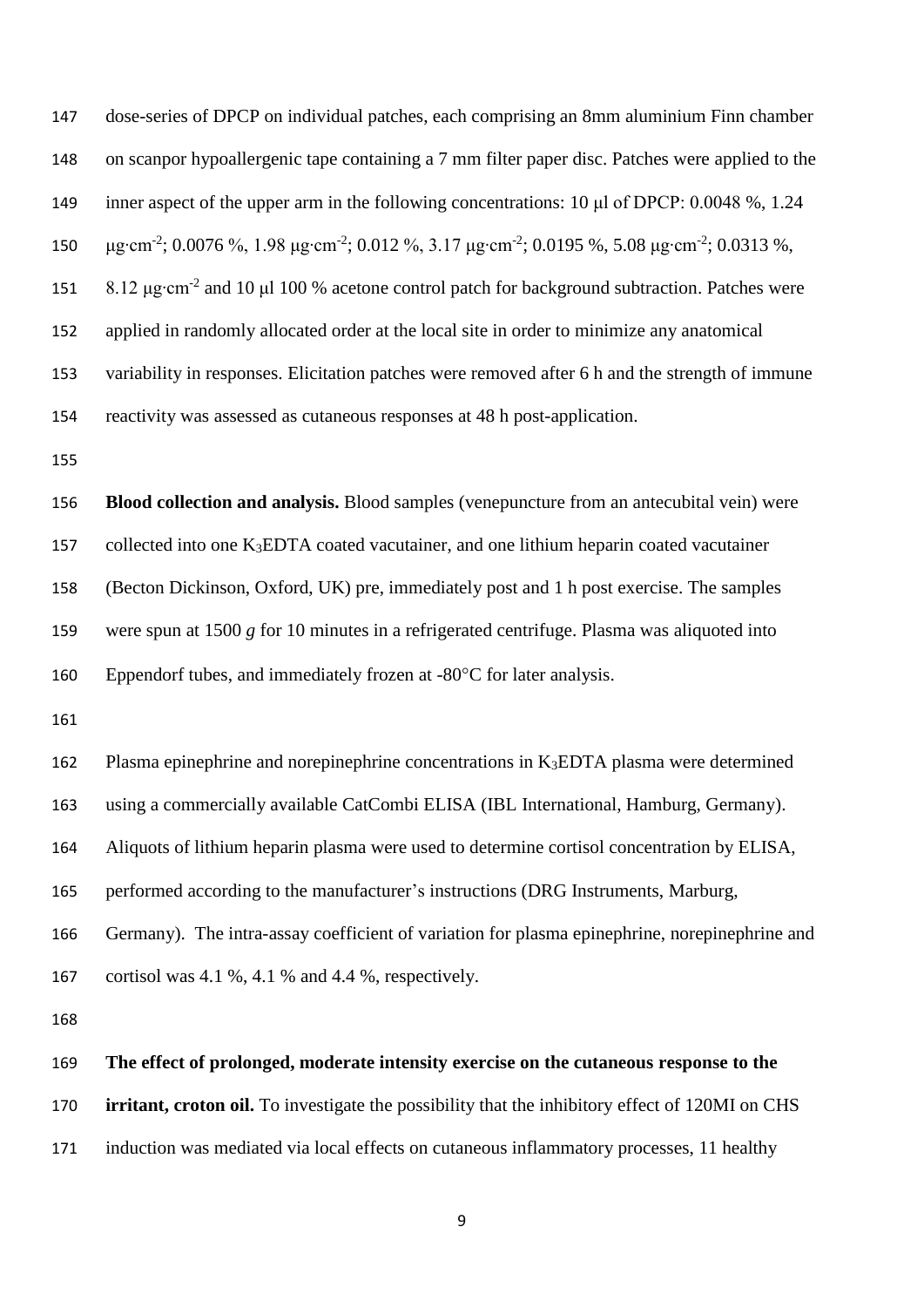males (age  $24 \pm 5$  years; height  $179 \pm 8$  cm; body mass  $79.0 \pm 9.9$  kg; V .  $O_{2peak}$  53  $\pm$  6 ml.kg<sup>-</sup>  $1$ , min<sup>-1</sup>) completed a follow-up study to investigate the cutaneous responses to the non-specific irritant, CO.

| 176 | In a randomized, counterbalanced, repeated measures design, subjects performed 120MI-CO or        |
|-----|---------------------------------------------------------------------------------------------------|
| 177 | CON-CO separated by 7 - 14 d. Subjects received a CO challenge at 1320 h, exactly 20              |
| 178 | minutes after exercise cessation or seated rest. This involved the topical application of a dose- |
| 179 | series of CO on individual patches comprising 8mm aluminium Finn chambers mounted on              |
| 180 | hypoallergenic scanpor tape and 7 mm filter paper discs. Patches were applied in duplicate to     |
| 181 | the inner aspect of the upper arm in the following concentrations: $10 \mu$ of CO in ethanol: 0.3 |
| 182 | %, 0.55 %, 1.0 % and 3 % and 10 $\mu$ 1 100 % ethanol control patch (23). To account for local    |
| 183 | anatomical variability, the location of each concentration was randomized. Patches remained in    |
| 184 | place for exactly 24 h and the assessment of cutaneous responses was performed 2 h after          |
| 185 | removal of the CO patches, as described (23).                                                     |

 **Assessment of cutaneous responses.** Skin edema (inflammatory swelling) is considered the key measure of CHS elicitation responses (17). This was assessed as mean skin-fold thickness from triplicate measurements at each elicitation site using modified spring-loaded skin callipers (Harpenden Skin-fold Calliper, British Indicators, England), as described (17). Skin-fold thickness was recorded to the nearest 0.1 mm by the same investigator by placing the jaws of the calliper at the outer diameter of the response site and measuring skin thickness only (no subcutaneous fat).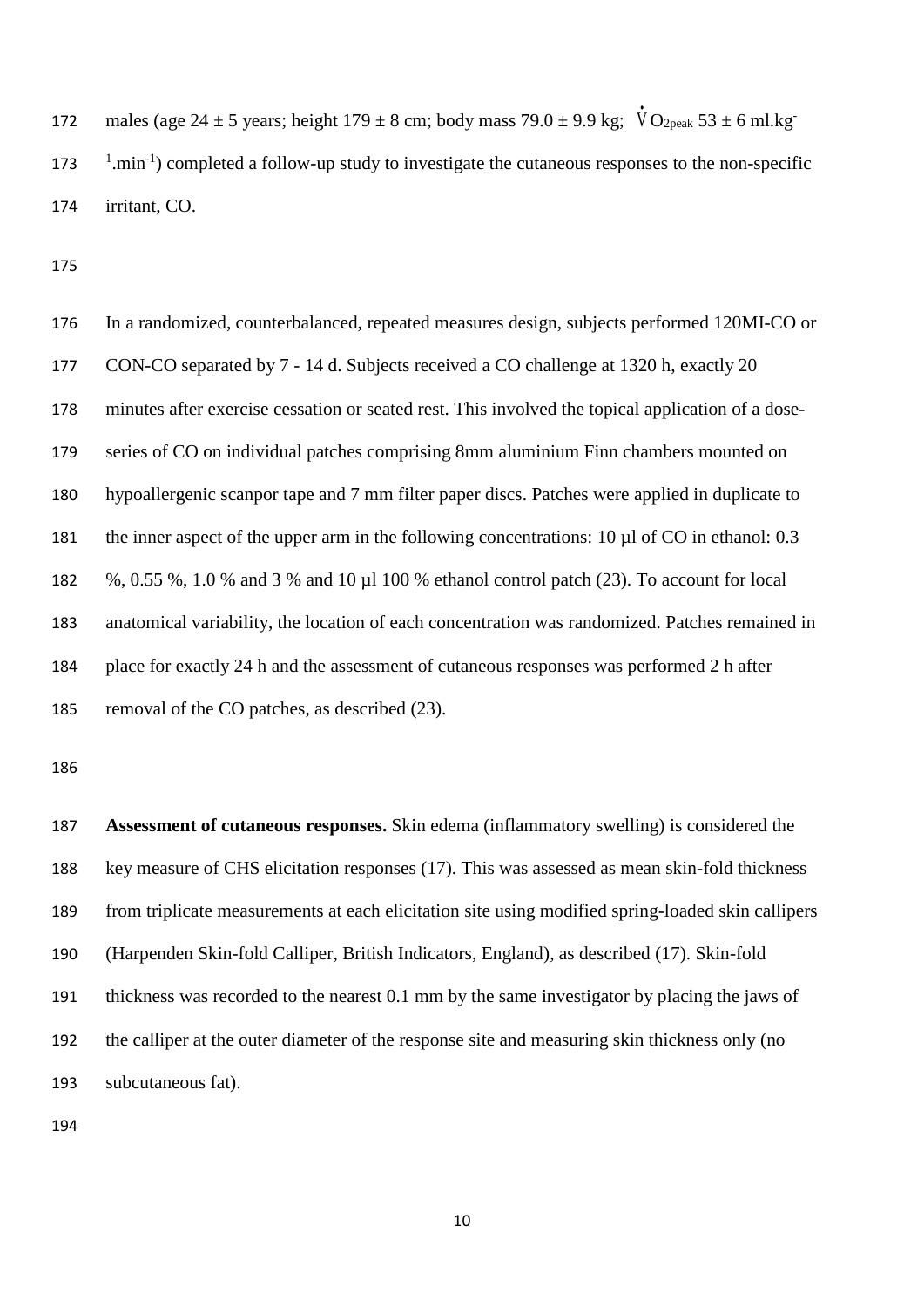195 196 197 198 199 200 201 Dermal thickness was determined at each patch site using a high-frequency ultrasound scanner (Episcan, Longport Inc., Reading, UK). The ultrasound probe was placed over the centre of each patch site together with ultrasound gel. The mean of three measurements was taken from each 12 mm scan image by an independent investigator, who was blinded to the trial assignment. Due to a delay in the availability of this equipment, dermal thickness was assessed in a subpopulation of 50 subjects who completed the DPCP patch test (CON = 13, 30MI = 14,  $30\text{HI} = 12$ ,  $120\text{MI} = 11$ ) and all subjects who completed the CO patch test.

202

203 204 205 206 Skin erythema is an objective measure of skin redness, which is considered the key measure of irritant responses (29). This was determined from triplicate measurement at each patch site using an erythema meter (ColorMeter DSM11, Cortex Technology, Hadsund, Denmark) as previously described (17).

207

208 209 210 211 212 213 214 Mean background values were determined from triplicate measurements at the vehicle only patch site for thickness and redness. In order to determine the increase in thickness and redness in response to DPCP or CO, the value from the vehicle-only site was subtracted from each patch site value. The values for increase in skin-fold thickness, dermal thickness and erythema over all the doses were summed, which gave an approximation of the area under the doseresponse curve, representative of the overall reactivity of each subject to DPCP or CO, respectively.

215

216 217 218 **Statistical analysis.** Data in the results are presented as mean  $\pm$  SD, unless otherwise stated and statistical significance was accepted at  $P < 0.05$ . Data were checked for normality and sphericity. Greenhouse-Geisser adjustments to the degrees of freedom were applied where 219 necessary (skin-fold dose-series response to DPCP, epinephrine, norepinephrine and cortisol).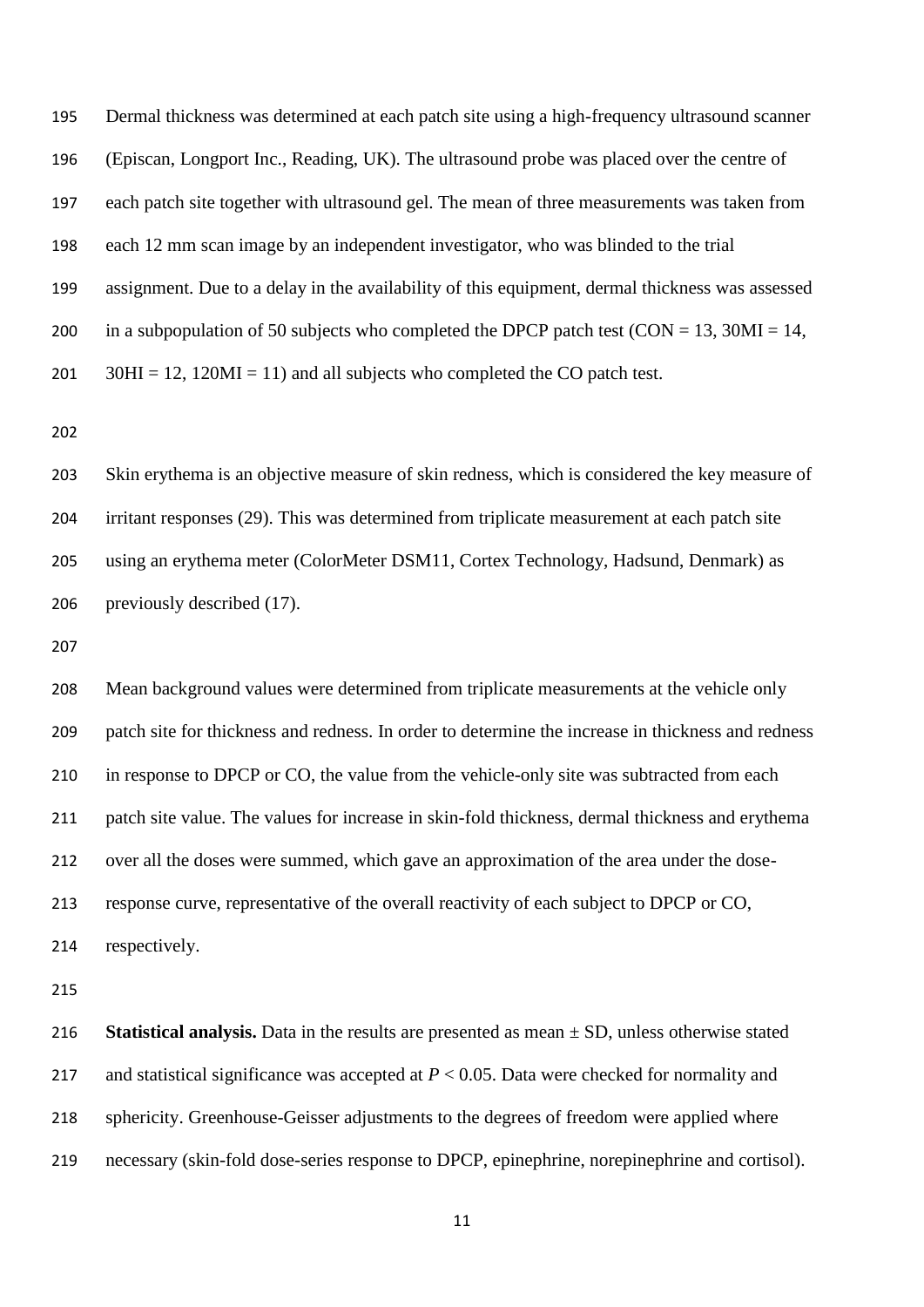220 All statistical analysis was conducted using SPSS software. The mean difference with 95 % 221 confidence intervals is presented for the main outcome measures.

222

| 223 | Sample size was estimated using data from a previous study examining the effect of prior               |  |  |  |  |
|-----|--------------------------------------------------------------------------------------------------------|--|--|--|--|
| 224 | exercise stress on CHS responses to DPCP (17). The alpha (Type I error rate) was set at 0.05,          |  |  |  |  |
| 225 | and power at 0.95 (1 - Type II error rate) ( $G^*$ Power software, version 3.1.2). For the CO          |  |  |  |  |
| 226 | element, a minimum important difference using biological variation data of the summed CO               |  |  |  |  |
| 227 | erythema response was used to estimate an effect size (0.91). A one-way ANOVA was used to              |  |  |  |  |
| 228 | assess differences between the groups in physical characteristics. The effect of exercise              |  |  |  |  |
| 229 | intensity and duration was analyzed using a one-way ANOVA to determine differences in the              |  |  |  |  |
| 230 | summed increase in responses to DPCP between the CON, 30MI, 30HI and 120MI trials. A                   |  |  |  |  |
| 231 | two-way, mixed model ANOVA (DPCP data) or a repeated measures ANOVA (CO data) was                      |  |  |  |  |
| 232 | used to analyze the skin-fold and dermal thickness responses across the full dose-series               |  |  |  |  |
| 233 | challenge (trial $\times$ dose). A two-way mixed model ANOVA (trial $\times$ time) was used to compare |  |  |  |  |
| 234 | the circulating stress hormone data. Significant differences were identified using post hoc            |  |  |  |  |
| 235 | Tukeys HSD or Bonferroni corrected t-tests, where appropriate. To further investigate the              |  |  |  |  |
| 236 | differences between CON and 120MI, independent t-tests (DPCP data) or paired t-tests (CO               |  |  |  |  |
| 237 | data) were used to assess summed increases. Logarithmic transformation was performed on                |  |  |  |  |
| 238 | the DPCP data to allow for the calculation of the x-intercept when $y = 0$ , utilizing linear          |  |  |  |  |
| 239 | regression on the linear portion of the dose response curve. A threshold dose for a response to        |  |  |  |  |
| 240 | DPCP was then calculated by back transformation (anti-log). Simple linear regression and a             |  |  |  |  |
| 241 | calculation of the standard error of the estimate (SEE) were performed to assess the validity of       |  |  |  |  |
| 242 | skin-fold measurement, using skin-fold callipers, as a practical method to determine dermal            |  |  |  |  |
| 243 | thickening compared with the objective criterion, high-frequency ultrasound. This was                  |  |  |  |  |
|     | performed on the                                                                                       |  |  |  |  |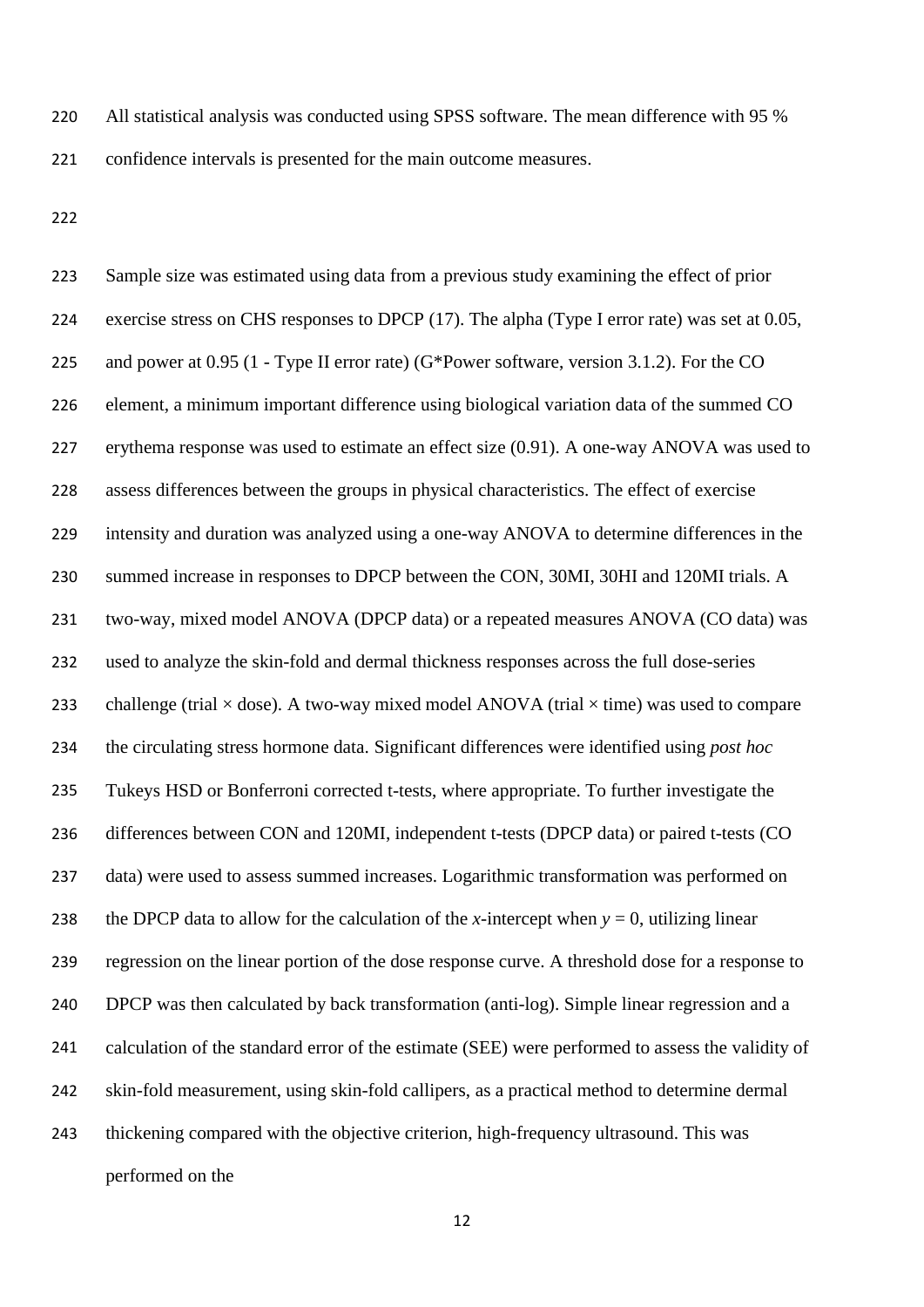- sum of the 5 elicitation sites for a sub-population with complete data sets at the 48 h time point
- (n=50).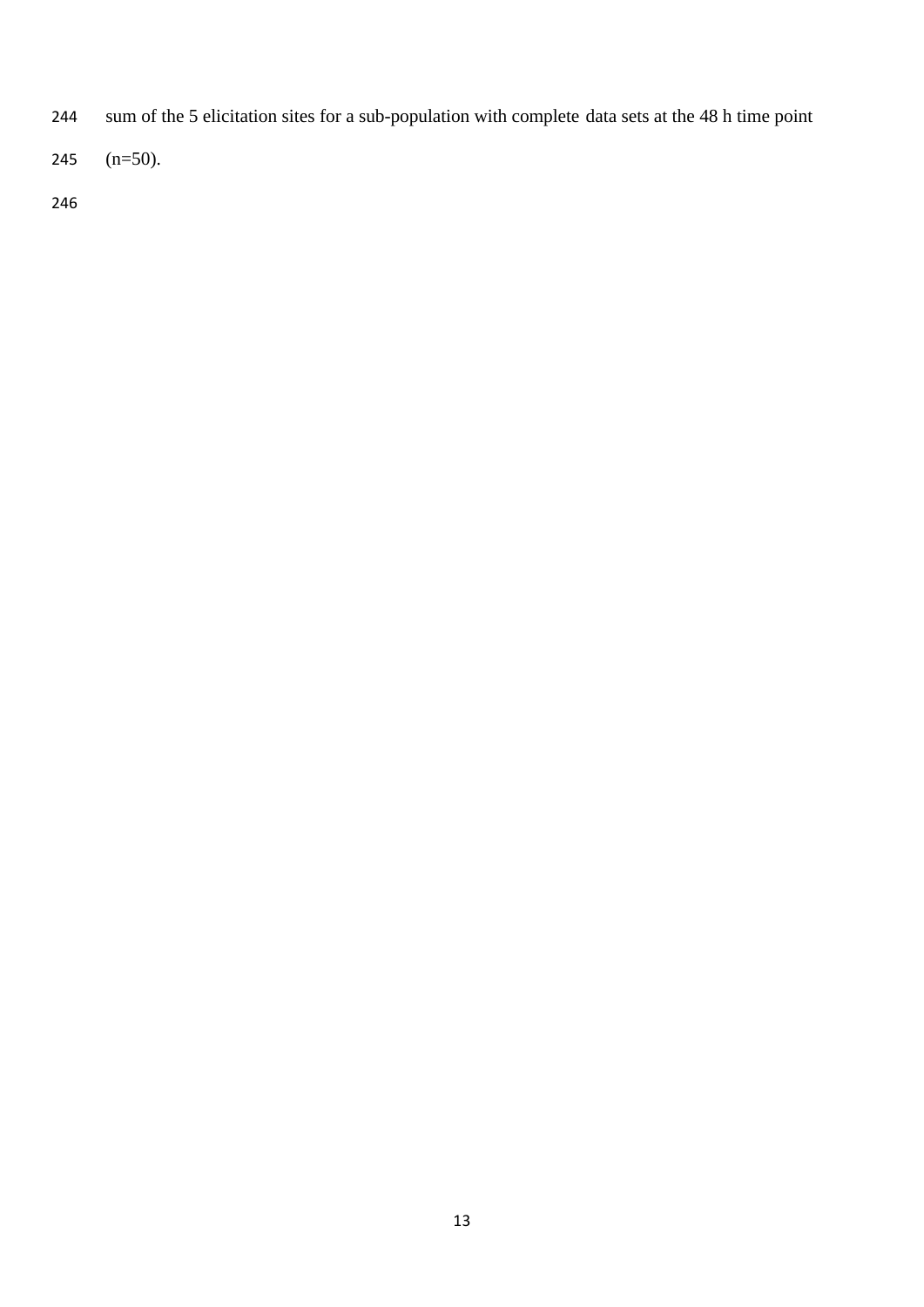#### 247 **RESULTS**

248 249 250 251 252 253 254 255 256 257 258 259 260 261 262 263 264 265 266 **The effect of exercise intensity and duration on induction of DPCP immune memory. Assessment of CHS responses.** The skin-fold response, summed from five challenge doses, was significantly different between groups  $(F(3,60) = 3.6, P < 0.05)$ . Tukeys post hoc analysis revealed that skin-fold thickness was reduced 67% by 120MI compared with CON (*P* < 0.05; Fig. 2a). The mean difference between 120MI and CON was 3.17 mm (95% confidence intervals 0.31 to 6.03 mm). There was no significant difference between the short duration 30MI or 30HI exercise groups compared with CON. The full, dose-series response to DPCP for each group was also determined for the increase in skin-fold thickness (Fig. 2b). The skinfold thickness responses from the five individual doses revealed a significant trial  $\times$  dose interaction  $(F(7.3, 145.1) = 3.0, P < 0.01)$ . Post hoc analysis revealed that skin-fold thickness was significantly lower in 120MI compared with CON at the 1.98  $\mu$ g·cm<sup>-2</sup> dose (*P* < 0.05), 5.08  $\mu$ g·cm<sup>-2</sup> and 8.12 doses (*P* < 0.01) and approached significance at the 3.17  $\mu$ g·cm<sup>-2</sup> dose  $(P = 0.058)$ . To further investigate the differences between CON and 120MI, the threshold dose for a positive response to DPCP was calculated using the linear part of the dose response curve, as 0.48 and 2.09  $\mu$ g·cm<sup>-2</sup> for the CON and 120MI groups, respectively. This suggests that to elicit a positive response, 120MI required a 4.4 times greater DPCP dose in comparison with CON. Skin-fold thickness assessed using skin-fold callipers was strongly related with high-frequency ultrasound readings of dermal thickness ( $r = 0.93$ ,  $r^2 = 0.86$ , SEE  $= 1.3$  mm;  $P < 0.01$ ).

267

268 \*\*\* Fig. 2 near here\*\*\*

269

270 271 **Circulating stress hormones.** At baseline, pre-exercise, there were no significant differences between groups for circulating epinephrine, norepinephrine or cortisol concentration. A 272 significant trial  $\times$  time interaction was observed for circulating epinephrine ( $F(4.6,88.5) = 7.0$ ,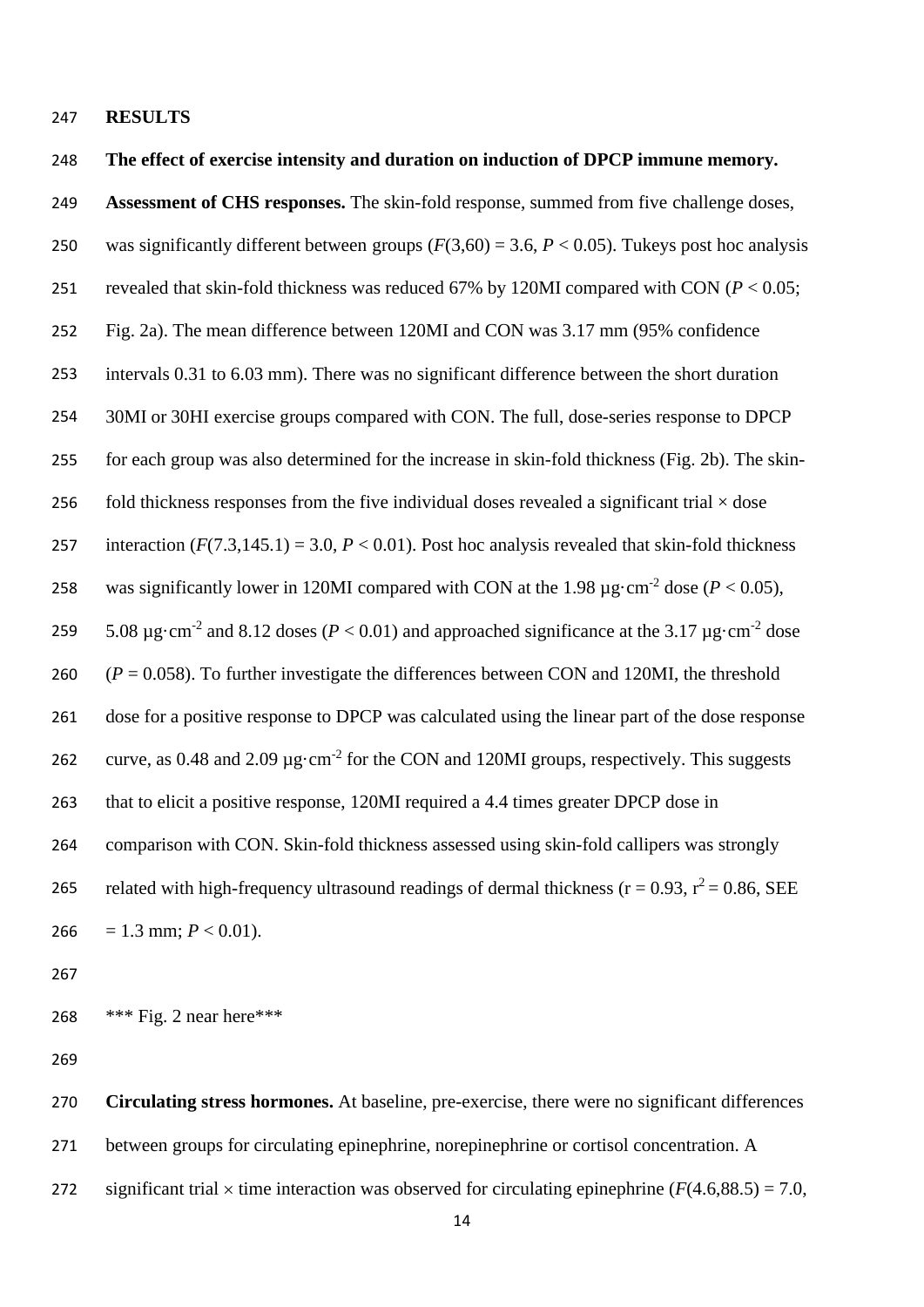| 273 | $P < 0.01$ ; Fig. 3a), norepinephrine $(F(3.4, 67.1) = 24.0, P < 0.01$ ; Fig. 3b) and cortisol   |
|-----|--------------------------------------------------------------------------------------------------|
| 274 | concentration $(F(4.6,90.6) = 7.0, P < 0.01$ ; Fig. 3c). The raised circulating epinephrine and  |
| 275 | noregine phrine concentration observed immediately post on both 120MI and 30HI ( $P < 0.01$ )    |
| 276 | had returned to pre-exercise levels by 1 h post exercise. Circulating epinephrine concentration  |
| 277 | was greater at post on 120MI compared with CON $(P < 0.01)$ and circulating norepinephrine       |
| 278 | concentration was greater at post on 30HI compared with CON ( $P < 0.01$ ). Circulating cortisol |
| 279 | concentration was greater at post and 1 h post on 120MI and at post on 30HI compared with        |
| 280 | CON ( $P < 0.01$ ). The typical diurnal response in circulating cortisol concentration is shown, |
| 281 | whereby levels were lower at post $(1300)$ and 1 h post $(1400)$ compared with pre-exercise      |
| 282 | $(1100)$ on both 30MI and CON ( $P < 0.01$ ).                                                    |

284 \*\*\* Fig. 3 near here \*\*\*

285

### 286 287 **The effect of prolonged, moderate intensity exercise on the induction of DPCP immune memory and cutaneous responses to the irritant, croton oil.**

288 289 290 291 292 293 294 295 296 The aim here was to examine whether the inhibitory effect of 120MI on CHS is due to local effects on cutaneous inflammatory processes mediated principally via innate immune mechanisms. To this end, Fig. 4 shows the summed responses to all challenge doses for induction of DPCP immune memory (5 doses) and irritant responses to CO (4 doses). Results are presented as dermal thickness, considered a key measure of CHS responses (17), and erythema, considered a key measure of irritant responses (29). Here we show that 120MI significantly decreased DPCP responses measured as dermal thickness  $(t(22) = 3.5, P < 0.01;$ Fig. 4b) and erythema  $(t(30) = 2.1, P < 0.05;$  Fig. 4a). The mean difference for dermal thickness was 3.17 mm (95% confidence intervals 1.27 to 5.07) and for erythema was 18.61 297 AU (95% confidence intervals 0.41 to 36.82). No effect of 120MI-CO on irritant responses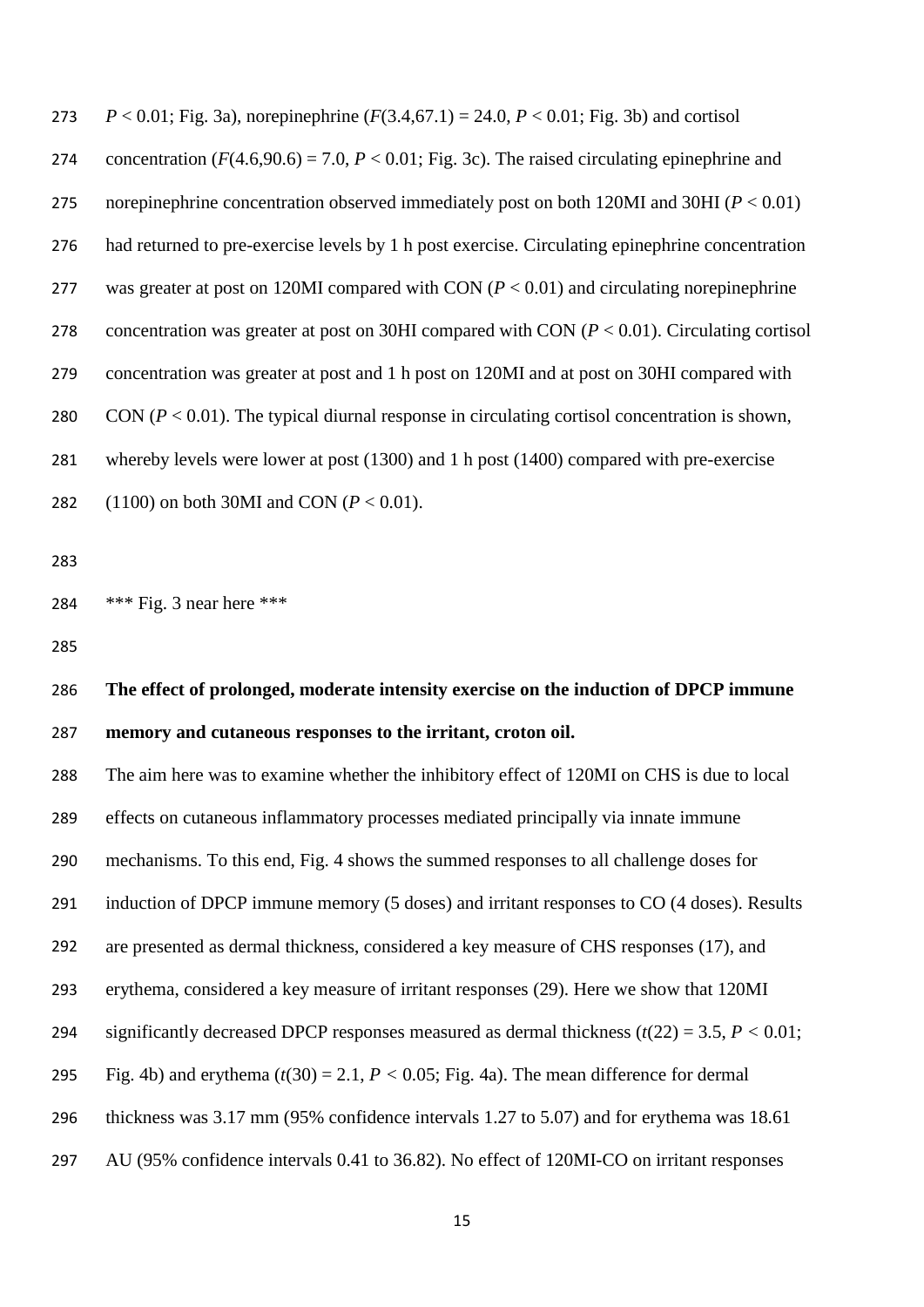| 298 | measured as erythema ( $t(10) = 0.2$ , $P = 0.826$ ; Fig. 4c) or dermal thickness ( $t(10) = 1.2$ , $P =$ |
|-----|-----------------------------------------------------------------------------------------------------------|
| 299 | 0.253; Fig. 4d) points to an inhibitory effect of 120MI on cell-mediated processes rather than            |
| 300 | local inflammatory processes in the decrease in CHS. It is noteworthy that the erythematous               |
| 301 | response to the top challenge dose of CO was comparable to the erythematous response to the               |
| 302 | top dose of DPCP (mean $\pm$ SD: 11.75 $\pm$ 5.28 AU and 11.25 $\pm$ 4.84 AU, respectively). As would     |
| 303 | be expected, dermal thickening response to the dose-series of the irritant, CO was small                  |
| 304 | compared with DPCP (Fig. 4 d). For visual comparison, the increase in erythema responses to               |
| 305 | the full, dose-series of CO is also presented (Fig. 5). There was no significant trial $\times$ dose      |
| 306 | interaction observed between 120MI-CO and CON-CO for erythema responses $(F(3,30) = 1.4,$                 |
| 307 | $P = 0.267$ .                                                                                             |
| 308 |                                                                                                           |
| 309 | *** Fig. 4 near here ***                                                                                  |
| 310 |                                                                                                           |
| 311 | *** Fig. 5 near here ***                                                                                  |
| 312 |                                                                                                           |
| 313 |                                                                                                           |
| 314 |                                                                                                           |
| 315 |                                                                                                           |
|     |                                                                                                           |
| 316 |                                                                                                           |
| 317 |                                                                                                           |
|     |                                                                                                           |
| 318 |                                                                                                           |
| 319 |                                                                                                           |
| 320 |                                                                                                           |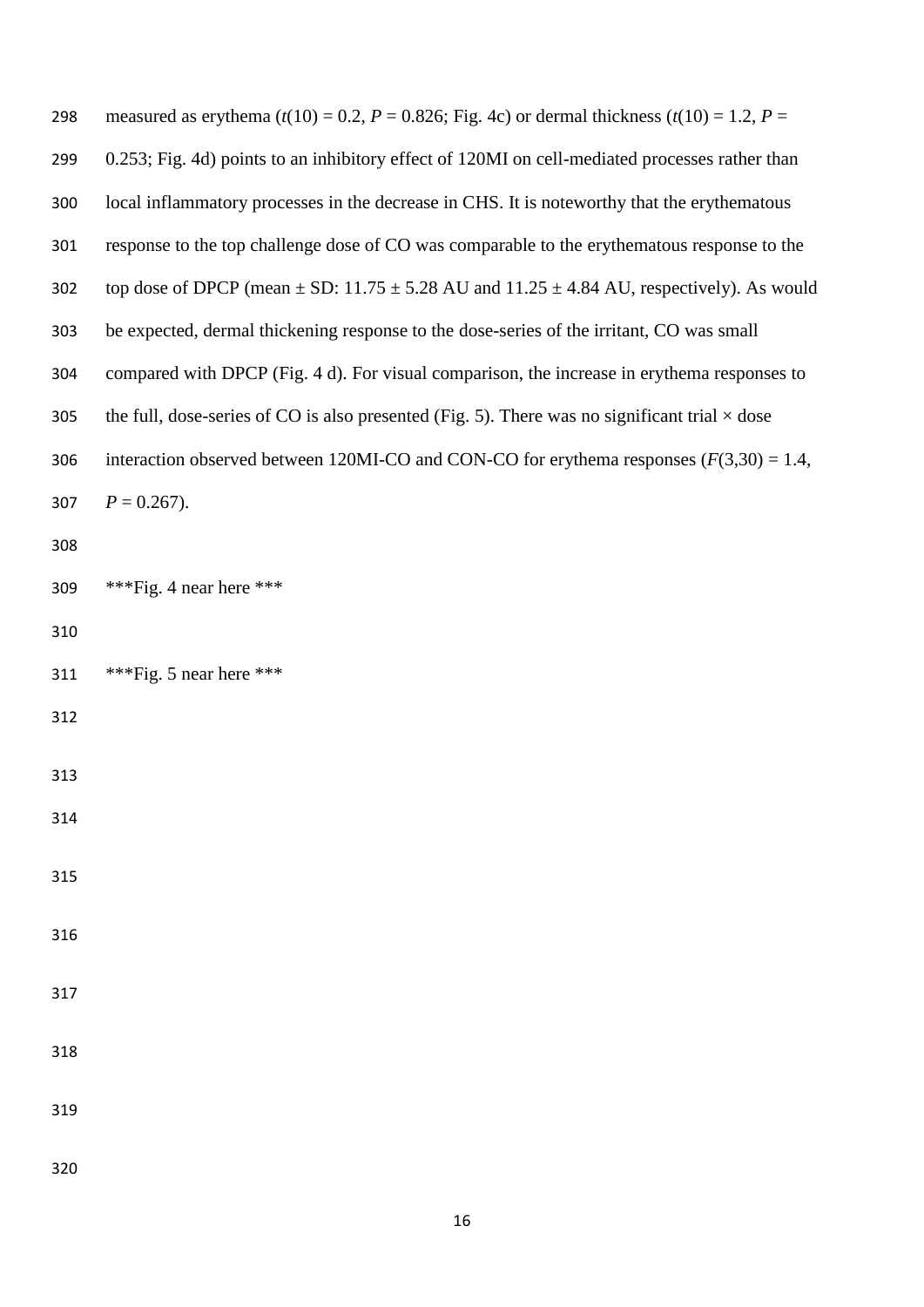#### 321 **DISCUSSION**

322 323 324 325 326 327 328 329 330 331 332 The advantages of, and the need for further research utilizing, *in vivo* immune measures in humans have recently been highlighted (1, 39). The primary aim of this work was to determine the unknown effects of the intensity and duration of continuous exercise stress on the induction of *in vivo* immunity in humans. In line with our hypothesis, prolonged, moderate intensity exercise (120MI) decreased the induction of *in vivo* immunity; however, short lasting moderate intensity (30MI) or high intensity (30HI) exercise did not influence this response despite elevated circulating catecholamines on 30HI and greater circulating cortisol on 30HI compared with CON. We then demonstrated that prolonged exercise had no effect on cutaneous responses to the irritant, CO. These findings support the notion that the observed decrease in *in vivo* immune induction to DPCP represents an effect on T-cell mediated immune responses rather than exercise-effects on local expression of inflammatory effector processes.

333

334 335 336 337 338 339 340 341 342 343 This is the first study to compare the effects of intensity and duration of continuous exercise stress on *in vivo* immunity assessed by use of an experimental CHS model in humans. In keeping with our previous findings, we observed that 120MI had a significant inhibitory effect on the induction of new immunity via the skin (17). Our finding that 30MI had no effect on *in vivo* immune induction is at odds with one hypothesis underpinning the J-shaped model (25), whereby a moderate dose of exercise is proposed to be immune-enhancing, but in accordance with recent research showing no effect of a moderate dose of exercise on the response to vaccination in young, healthy adults (20). While other studies have shown that a moderate dose of exercise can enhance antibody responses to vaccination, thereby supporting one hypothesis underpinning the J-shaped model, this typically occurs in individuals with sub-optimal immune 344 status or when a half dose of vaccine is administered (14, 30). We also acknowledge that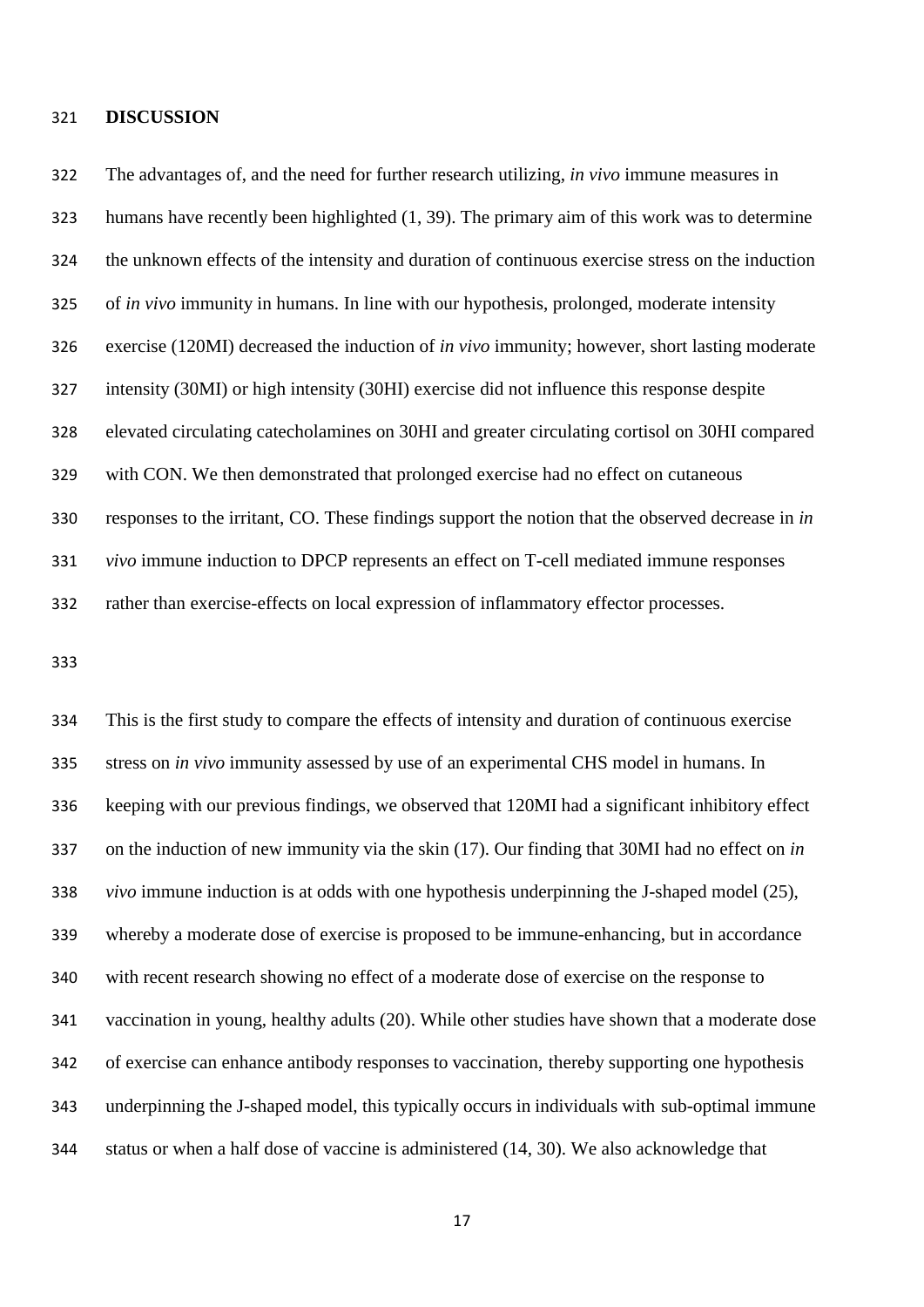345 exercise might differentially affect CHS, a cutaneous T-cell mediated response, and the 346 antibody response to vaccination, a systemic B-cell mediated response.

347

348 349 350 351 352 353 354 355 356 357 358 359 360 361 362 363 364 365 366 367 368 We hypothesized that 30HI would decrease *in vivo* immune induction to DPCP, based upon evidence from *in vitro* work showing that short lasting high intensity exercise decreases indicators of both lymphocyte and neutrophil function (26, 32). However, our results do not support this despite elevated circulating catecholamines on 30HI and greater circulating cortisol on 30HI compared with CON. These findings provide little support for an involvement of circulating stress hormones in the mechanisms associated with altered *in vivo* immune responses to DPCP at the skin. For example, circulating norepinephrine was highest after 30HI when there was no immunosuppression suggesting that circulating norepinephrine has little immunosuppressive effect on the CHS system. Although circulating cortisol tended to be higher on 120MI compared with 30HI this did not reach statistical significance. In addition, circulating cortisol exceeded the purported binding capacity ( $\sim$ 552 nmol·L<sup>-1</sup>)(22) at postexercise before DPCP application in a similar proportion of subjects on 30HI (11 of 16) and 120MI (12 of 16) yet 30HI did not decrease immune induction by DPCP. There is clear evidence from murine models that high doses of these stress hormones can have significant immune-modulating effects. Intradermal injections of high dose corticosterone or catecholamines, both locally or distant from the sensitization site, inhibit the antigen-presenting capability of cutaneous DCs, reduce the number of T cells in draining lymph nodes and ultimately suppress DTH and CHS responses (11, 15, 33). Results from human studies are less consistent with some authors reporting a lack of association between stress hormones and *in vivo* immune responses (3, 13, 28). One frequently proposed explanation is that human studies typically rely on individual snapshot assessments of circulating stress hormones, thus missing 369 important information regarding the kinetics of these responses. In this regard, we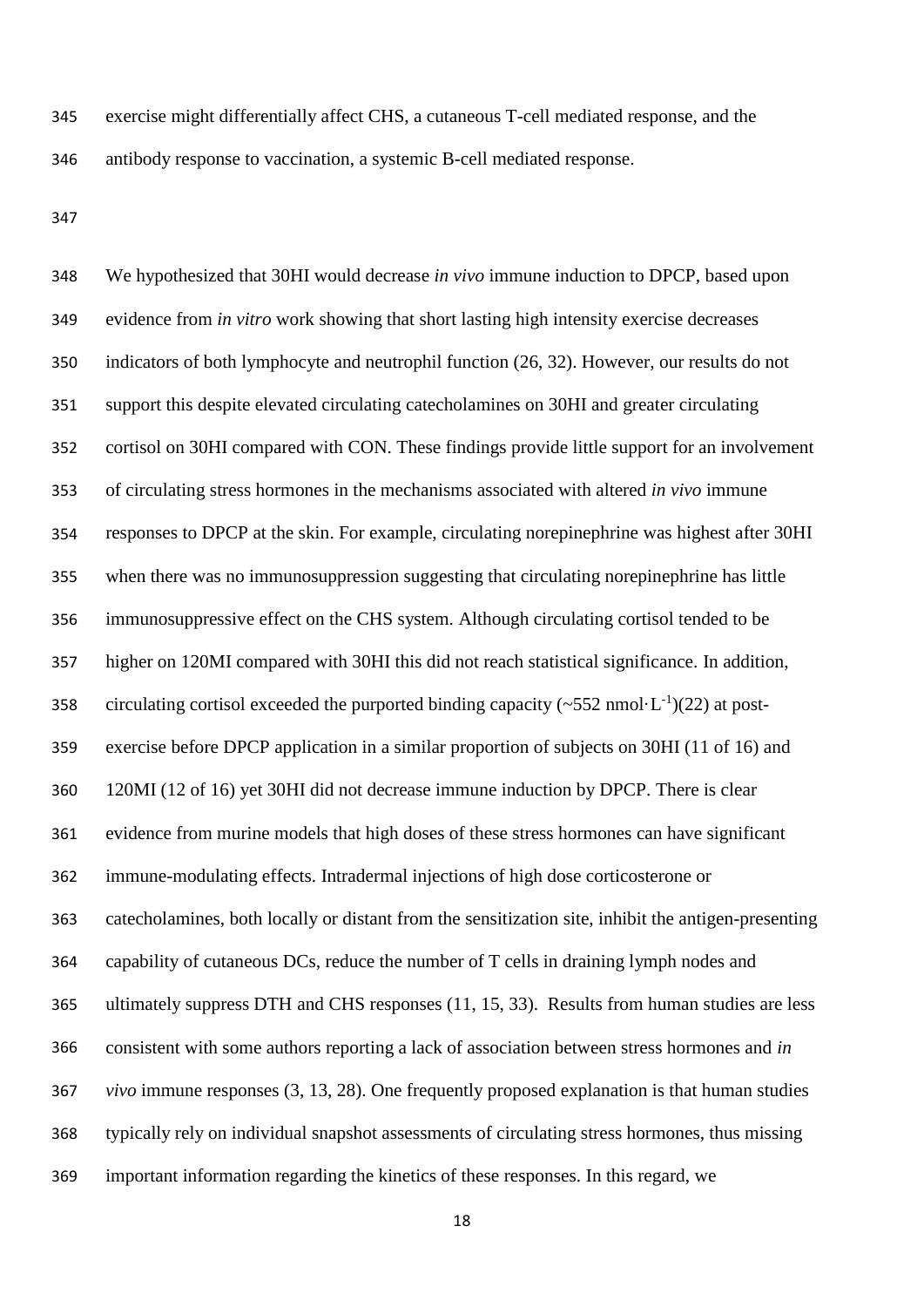370 371 372 373 374 375 376 377 378 379 380 381 382 acknowledge a limitation of the current study is that we applied the DPCP sensitization patch 20 minutes after exercise at a time when circulating cortisol likely reached a peak but circulating catecholamines would likely have returned to pre-exercise levels. At the outset, we considered the strengths and weaknesses of DPCP sensitization at the cessation of exercise to coincide with the peak in circulating catecholamines. After careful consideration, we chose to delay sensitization until 20 minutes after exercise to avoid possible confounding due to raised skin blood flow and sweating. One might also argue that another limitation is that we only took blood samples to characterize circulating cortisol at immediately post and 1 h post exercise yet the DPCP sensitizing patch remained in place for 48 h. Work in young adults showed the inhibitory effect of stress on the development of immune memory is particularly evident when stress is experienced at, or close to, the time of sensitization: this supports our choice of sample timing to characterize the circulating cortisol response in close proximity to the exercise stress (35).

383

384 385 The findings from the current study show that 120MI had no impact on cutaneous inflammatory responses to CO. This suggests that the inhibitory effect of 120MI on CHS 386 induction with DPCP is likely associated with cell-mediated events rather than exercise effects 387 388 389 390 391 392 393 on local inflammatory processes. Further research is required to better understand the mechanisms associated with the inhibitory effect of 120MI on *in vivo* responses to DPCP. Research should target the interactions between DC's and T cells in terms of antigen processing and presentation and activation of T cells and the subsequent balance between effector and regulatory T cells considered central to the successful induction of CHS (38). Also, the duration of the inhibitory effect of prolonged, heavy exercise on CHS induction in humans remains unknown and could be determined in a study that manipulates the timing of 394 DPCP sensitization after 120MI. Given the reported sex differences in immune responses to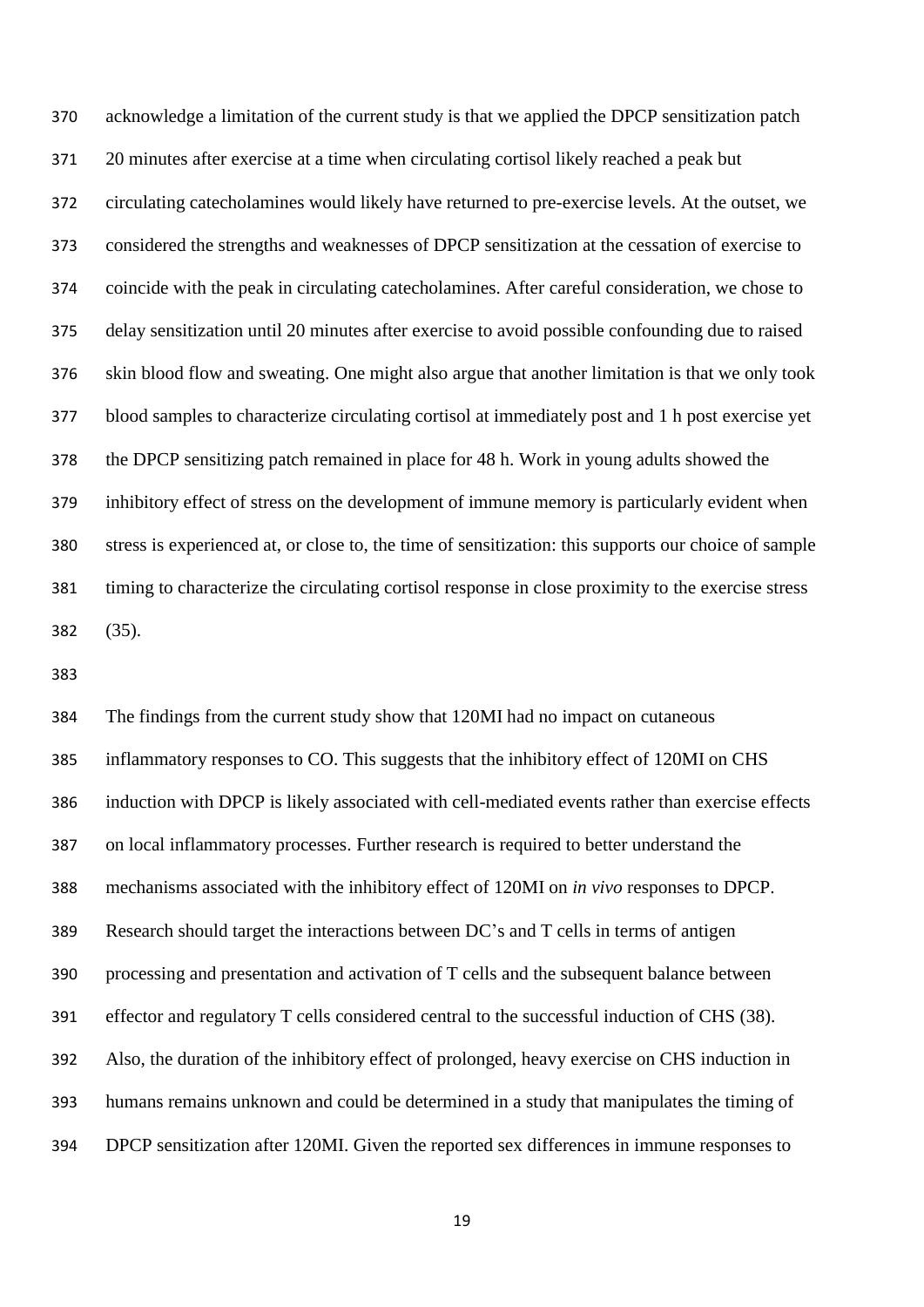395 exercise (16), we recognize the limitation of using only males in this study and encourage the 396 investigation of *in vivo* immune responses to exercise using this CHS model in females.

397

398 399 400 401 402 403 404 405 406 407 408 409 410 411 412 Experimental-CHS provides an attractive measure of *in vivo* immunity, not only because the skin is immediately accessible but because it overcomes many of the limitations of commonly used *in vitro* measures which are lacking in terms of clinical significance and practicality. We recognize that there are limitations with using DPCP in the CHS model described. Given that DPCP is benign, determining the clinical significance of the response, with specific regard to infection (skin and other) is an important avenue for future research. Preferably, the strength of the cutaneous recall response to DPCP could be generalized beyond skin immunity to indicate the immune system's general ability to respond to an infectious challenge. The available evidence in this regard is supportive as cutaneous immune measures are impaired in individuals with acute infectious illness (5), diabetes and psoriasis (4), and predict mortality in critically ill HIV-infected patients (12). An alternative viewpoint is that the benign characteristic of DPCP actually overcomes the ethical constraints associated with using live pathogens, such as rhinovirus to assess *in vivo* immunity. We also recognize the limitation that experimental-CHS requires purposefully inducing CHS; nevertheless, the selected doses we use are low and the mild elicitation responses are temporary.

413

414 415 416 417 418 Experimental-CHS with DPCP is practical, safe, and can be administered without the need for expensive equipment, invasive injections or blood sampling, making it a suitable immunological tool for both laboratory and field investigations. Moreover, the use of a novel antigen such as DPCP provides investigators with rigorous control over the timing and dose of sensitizing exposure, enabling the effects of various stressors on the primary immune response 419 to be studied. The measurement of DTH responses to KLH is an alternative per-cutaneous *in*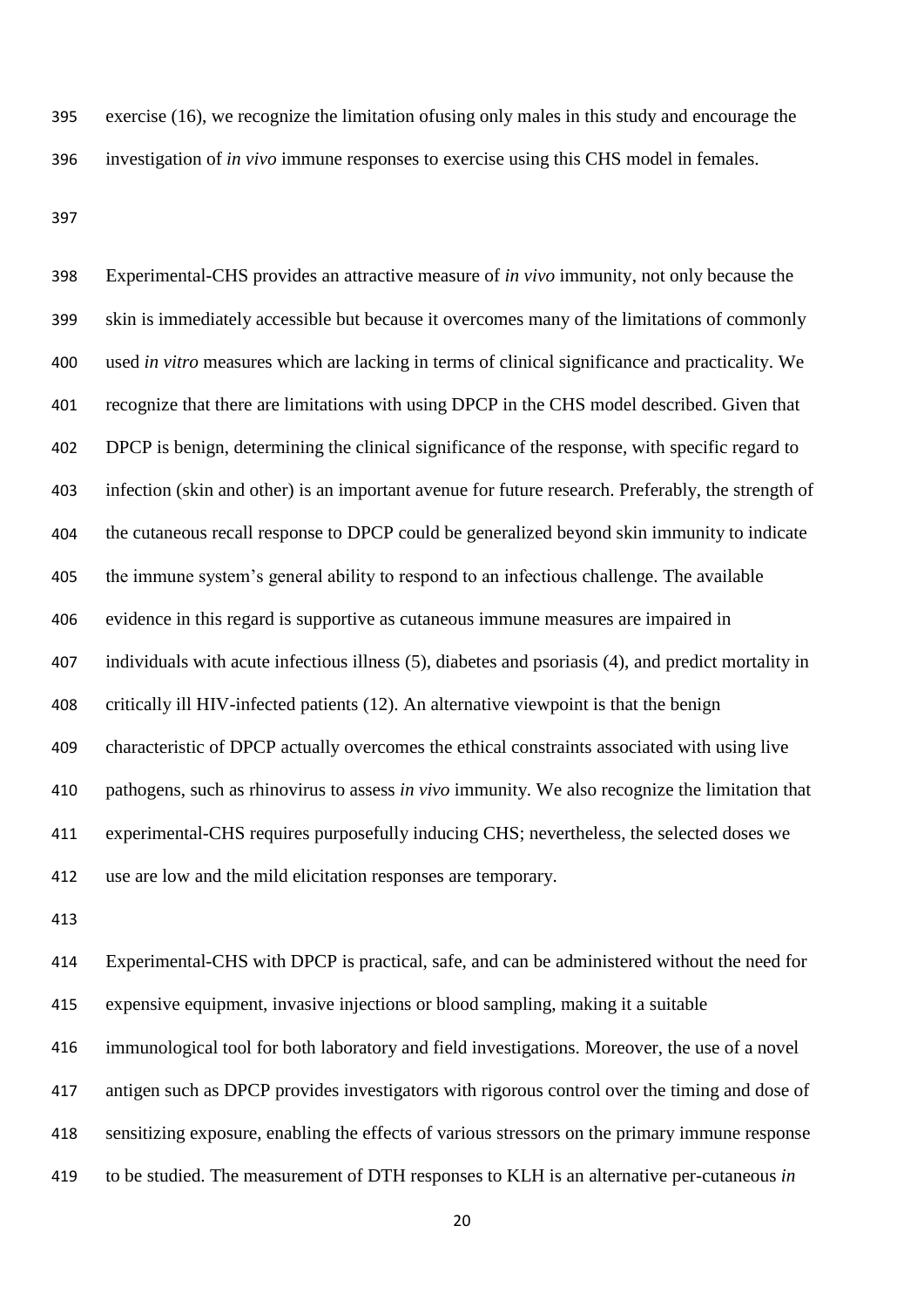420 421 422 423 424 425 426 427 428 429 430 431 432 433 434 435 436 437 438 439 *vivo* method, also reported to represent a primary immune response (36). However, since KLH is derived from a shellfish this may explain why some individuals exhibit significant responses to KLH prior to immunization (34). Experimental-CHS with DPCP is not restricted to examining the effects of stress on the induction phase. Recently we have shown that this approach can be used to assess the effect of exercise stress on the elicitation phase in subjects who, following repeated monthly DPCP skin challenges, achieved a reproducible plateau in responses (17). Furthermore, the standardized CHS model we describe overcomes some of the limitations of vaccine models of *in vivo* immunity including variable immunogenicity (e.g. hepatitis B (18)), annual changes in vaccine (e.g. influenza (7)) and difficulty when comparing the circulating antibody results from different studies using in-house ELISAs. Nevertheless, a standard protocol for measuring CHS elicitation responses in humans has yet to be established. The use of erythema to quantify CHS elicitation has been questioned, particularly at sites of stronger responses, where yellow vesicles can interfere with the erythema (redness) readings (17, 24). Erythema is typically the preferred measure of irritant responses which, as we show (Fig. 4 d), induce less edema than CHS responses (29). Notwithstanding the degree of subjectivity, a particular strength of the current findings is that skin-fold thickness was strongly related with dermal thickness measured by a high-frequency ultrasound scanner and read by a blinded investigator  $(r = 0.93)$ . Hence, we agree with the recommendation of others that, skin-fold callipers present a simple and cost-effective measure of CHS edema (24).

440 In conclusion, using experimental CHS with DPCP, these results demonstrate that prolonged, moderate intensity exercise, but not short-lasting high or short-lasting moderate intensity exercise, decreases the induction of *in vivo* immunity in healthy humans. No effect of prolonged, moderate intensity exercise on the skin's response to the irritant, CO points towards a suppression of cell-mediated immunity in the observed decrease in CHS response. The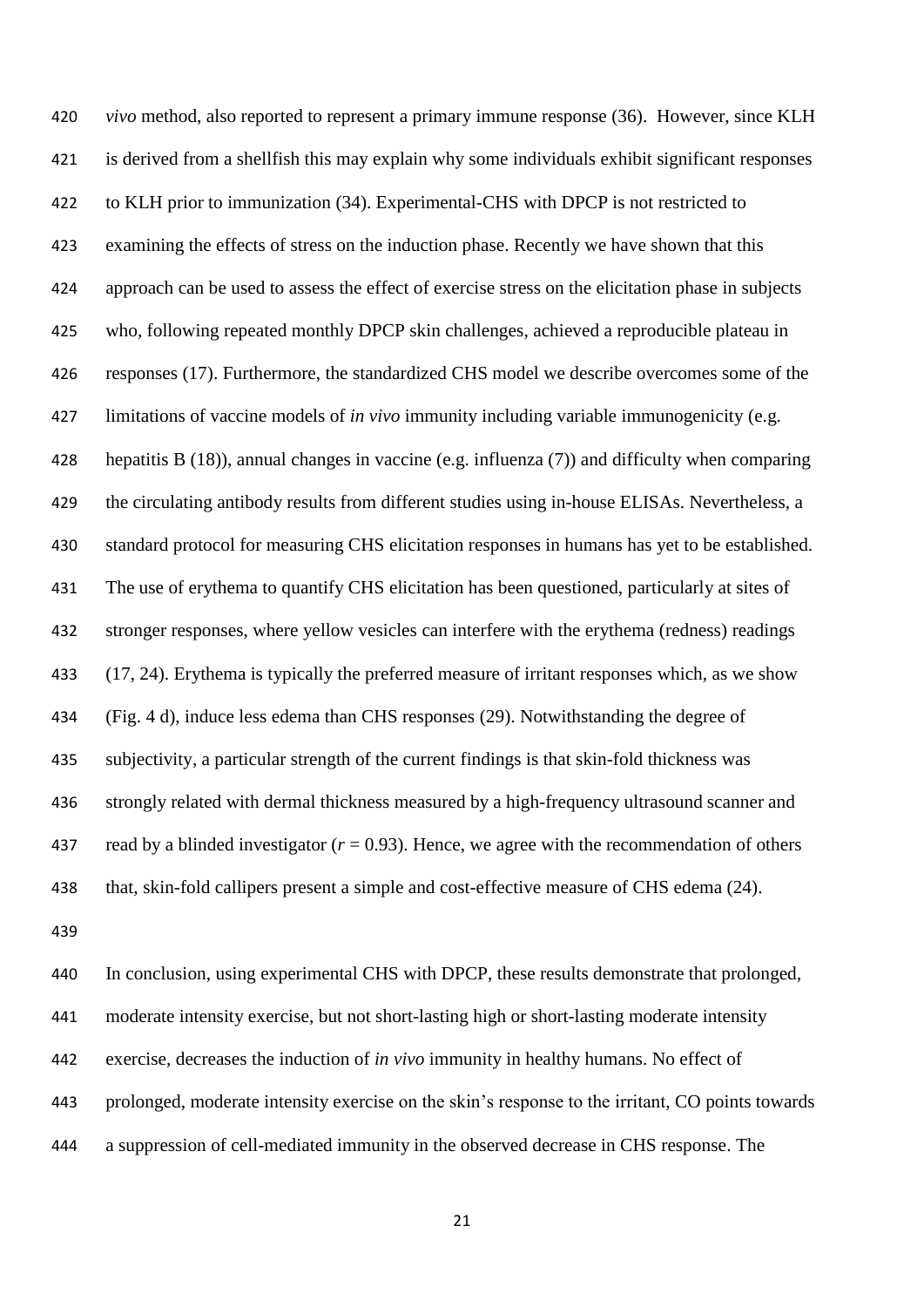topical application of DPCP provides an attractive tool to assess the effect of exercise stress on *in vivo* immunity in humans.

## **Acknowledgements**

- 449 Bethany Diment's PhD was supported by a  $125<sup>th</sup>$  anniversary research scholarship from Bangor
- University. This study received no external funding. None of the authors had a conflict of
- interest. The results of the present study do not constitute endorsement by the American
- College of Sports Medicine.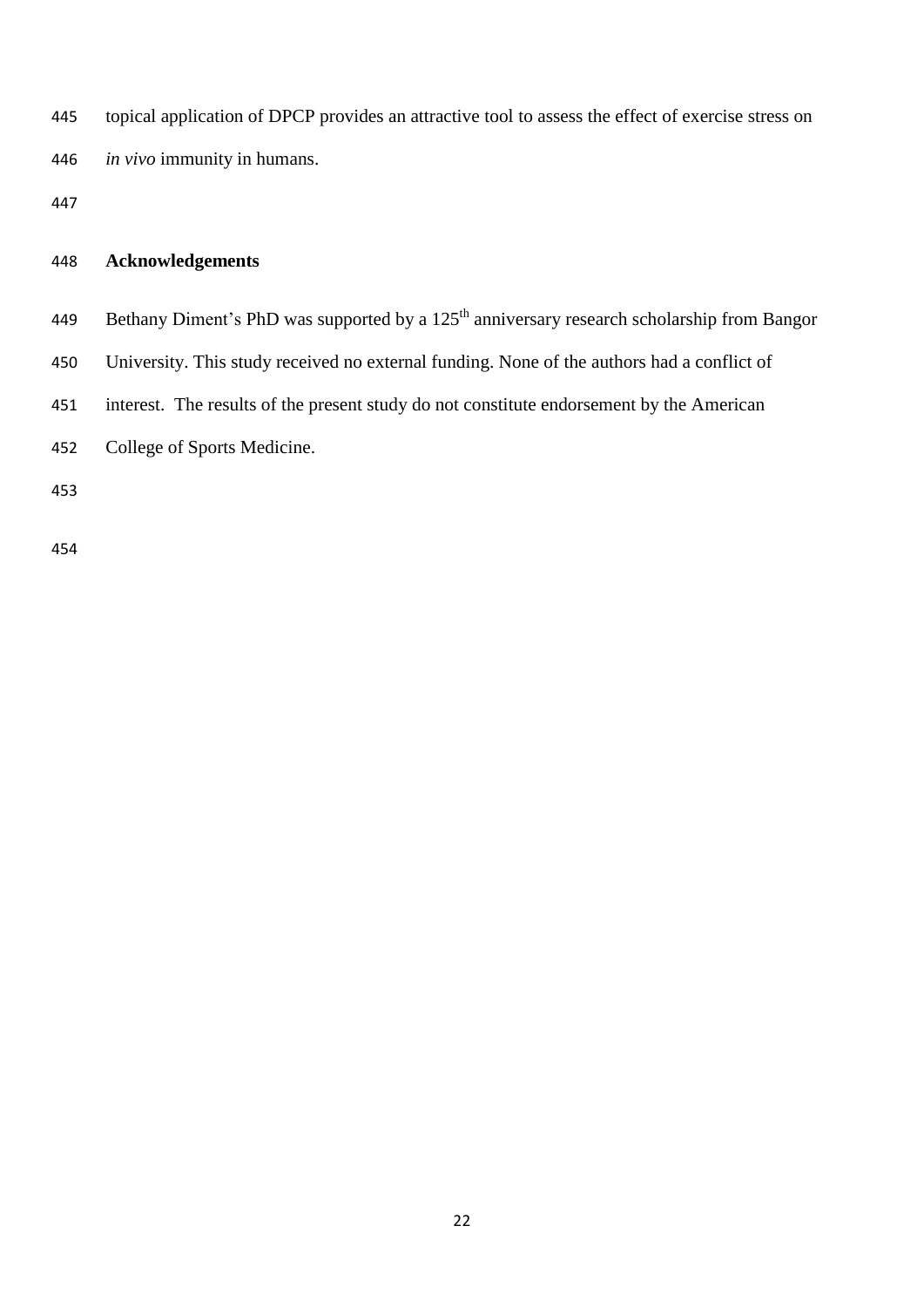| 455                      | References |                                                                                                                                                                                                                                                                                       |  |  |  |
|--------------------------|------------|---------------------------------------------------------------------------------------------------------------------------------------------------------------------------------------------------------------------------------------------------------------------------------------|--|--|--|
| 456                      |            |                                                                                                                                                                                                                                                                                       |  |  |  |
| 457<br>458<br>459        |            | 1. Akbar AN, Reed JR, Lacy KE, Jackson SE, Vukmanovic-Stejic M, Rustin MH.<br>Investigation of the cutaneous response to recall antigen in humans in vivo. Clin<br>Exp Immunol. 2013; 173:163-172.                                                                                    |  |  |  |
| 460<br>461<br>462        |            | 2. Albers R, Bourdet-Sicard R, Braun D et al. Monitoring immune modulation by nutrition<br>in the general population: identifying and substantiating effects on human health.<br>Br J Nutr. 2013; 110 Suppl. 2:S1-30.                                                                 |  |  |  |
| 463<br>464               |            | 3. Altemus M, Dhabhar FS, Yang R. Immune function in PTSD. Ann N Y Acad Sci. 2006;<br>1071:167-183.                                                                                                                                                                                   |  |  |  |
| 465<br>466               |            | 4. Bangsgaard N, Engkilde K, Menne T et al. Impaired hapten sensitization in patients with<br>autoimmune disease. Clin Exp Immunol. 2011; 165:310-317.                                                                                                                                |  |  |  |
| 467<br>468<br>469        |            | 5. Bennett BK, Hickie IB, Vollmer-Conna US et al. The relationship between fatigue,<br>psychological and immunological variables in acute infectious illness. Aust NZJ<br>Psychiatry. 1998; 32:180-186.                                                                               |  |  |  |
| 470<br>471<br>472        |            | 6. Bruunsgaard H, Hartkopp A, Mohr T et al. In vivo cell-mediated immunity and<br>vaccination response following prolonged, intense exercise. Med Sci Sports<br>Exerc. 1997; 29:1176-1181.                                                                                            |  |  |  |
| 473<br>474               |            | 7. Burns VE. Using vaccinations to assess in vivo immune function in<br>psychoneuroimmunology. Methods Mol Biol. 2012; 934:371-381.                                                                                                                                                   |  |  |  |
| 475<br>476               |            | 8. Clark RA, Ghosh K, Tonnesen MG. Tissue engineering for cutaneous wounds. <i>J Invest</i><br>Dermatol. 2007; 127:1018-1029.                                                                                                                                                         |  |  |  |
| 477<br>478<br>479        |            | 9. Cunningham JJ. Body composition as a determinant of energy expenditure: a synthetic<br>review and a proposed general prediction equation. Am J Clin Nutr. 1991; 54:963-<br>969.                                                                                                    |  |  |  |
| 480<br>481               |            | 10. Dhabhar FS. Psychological stress and immunoprotection versus immunopathology in the<br>skin. Clin Dermatol. 2013; 31:18-30.                                                                                                                                                       |  |  |  |
| 482<br>483               |            | 11. Dhabhar FS, McEwen BS. Enhancing versus suppressive effects of stress hormones on<br>skin immune function. Proc Natl Acad Sci U S A. 1999; 96:1059-1064.                                                                                                                          |  |  |  |
| 484<br>485<br>486<br>487 |            | 12. Dolan MJ, Clerici M, Blatt SP et al. In vitro T cell function, delayed-type hypersensitivity<br>skin testing, and CD4+ T cell subset phenotyping independently predict survival<br>time in patients infected with human immunodeficiency virus. J Infect Dis. 1995;<br>172:79-87. |  |  |  |
| 488<br>489<br>490        |            | 13. Edwards KM, Burns VE, Reynolds T, Carroll D, Drayson M, Ring C. Acute stress<br>exposure prior to influenza vaccination enhances antibody response in women.<br>Brain Behav Immun. 2006; 20:159-168.                                                                              |  |  |  |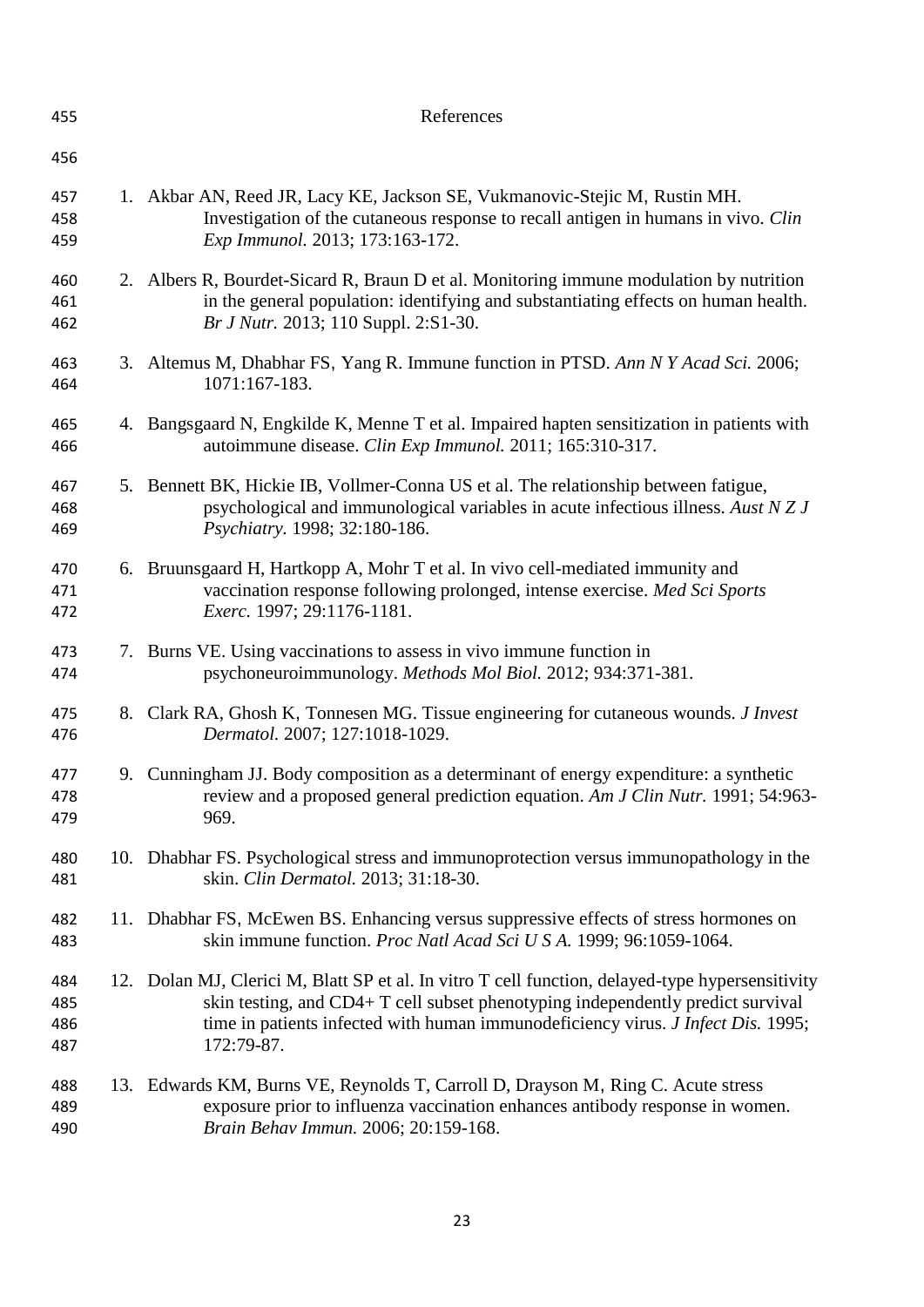| 491<br>492<br>493        | 14. Edwards KM, Pung MA, Tomfohr LM et al. Acute exercise enhancement of<br>pneumococcal vaccination response: a randomised controlled trial of weaker and<br>stronger immune response. Vaccine. 2012; 30:6389-6395.                                                        |  |
|--------------------------|-----------------------------------------------------------------------------------------------------------------------------------------------------------------------------------------------------------------------------------------------------------------------------|--|
| 494<br>495<br>496        | 15. Flint MS, Valosen JM, Johnson EA, Miller DB, Tinkle SS. Restraint stress applied prior<br>to chemical sensitization modulates the development of allergic contact dermatitis<br>differently than restraint prior to challenge. <i>J Neuroimmunol</i> . 2001; 113:72-80. |  |
| 497<br>498               | 16. Gillum TL, Kuennen MR, Schneider S, Moseley P. A review of sex differences in<br>immune function after aerobic exercise. Exerc Immunol Rev. 2011; 17:104-121.                                                                                                           |  |
| 499<br>500<br>501<br>502 | 17. Harper Smith AD, Coakley SL, Ward MD, Macfarlane AW, Friedmann PS, Walsh NP.<br>Exercise-induced stress inhibits both the induction and elicitation phases of in<br>vivo T-cell-mediated immune responses in humans. Brain Behav Immun. 2011;<br>25:1136-1142.          |  |
| 503<br>504<br>505        | 18. Hernandez-Bernal F, Aguilar-Betancourt A, Aljovin V et al. Comparison of four<br>recombinant hepatitis B vaccines applied on an accelerated schedule in healthy<br>adults. Hum Vaccin. 2011; 7:1026-1036.                                                               |  |
| 506<br>507<br>508        | 19. Kenny GP, Webb P, Ducharme MB, Reardon FD, Jay O. Calorimetric measurement of<br>postexercise net heat loss and residual body heat storage. Med Sci Sports Exerc.<br>2008; 40:1629-1636.                                                                                |  |
| 509<br>510<br>511        | 20. Long JE, Ring C, Drayson M et al. Vaccination response following aerobic exercise: can<br>a brisk walk enhance antibody response to pneumococcal and influenza<br>vaccinations? Brain Behav Immun. 2012; 26:680-687.                                                    |  |
| 512<br>513               | 21. Martin SA, Pence BD, Woods JA. Exercise and respiratory tract viral infections. Exerc<br>Sport Sci Rev. 2009; 37:157-164.                                                                                                                                               |  |
| 514<br>515               | 22. Mccarthy DA, Dale MM. The Leukocytosis of Exercise - A Review and Model. Sports<br>Med. 1988; 6:333-363.                                                                                                                                                                |  |
| 516<br>517               | 23. Memon AA, Friedmann PS. 'Angry back syndrome': a non-reproducible phenomenon. Br<br>J Dermatol. 1996; 135:924-930.                                                                                                                                                      |  |
| 518<br>519<br>520        | 24. Narbutt J, Lesiak A, Skibinska M et al. Suppression of contact hypersensitivity after<br>repeated exposures of humans to low doses of solar simulated radiation.<br>Photochem Photobiol Sci. 2005; 4:517-522.                                                           |  |
| 521<br>522               | 25. Nieman DC. Exercise, infection, and immunity. <i>Int J Sports Med.</i> 1994; 15 Suppl<br>3:S131-S141.                                                                                                                                                                   |  |
| 523<br>524<br>525        | 26. Nieman DC, Miller AR, Henson DA et al. Effect of high-versus moderate-intensity<br>exercise on lymphocyte subpopulations and proliferative response. Int J Sports<br>Med. 1994; 15:199-206.                                                                             |  |
| 526<br>527               | 27. Nosbaum A, Vocanson M, Rozieres A, Hennino A, Nicolas JF. Allergic and irritant<br>contact dermatitis. Eur J Dermatol. 2009; 19:325-332.                                                                                                                                |  |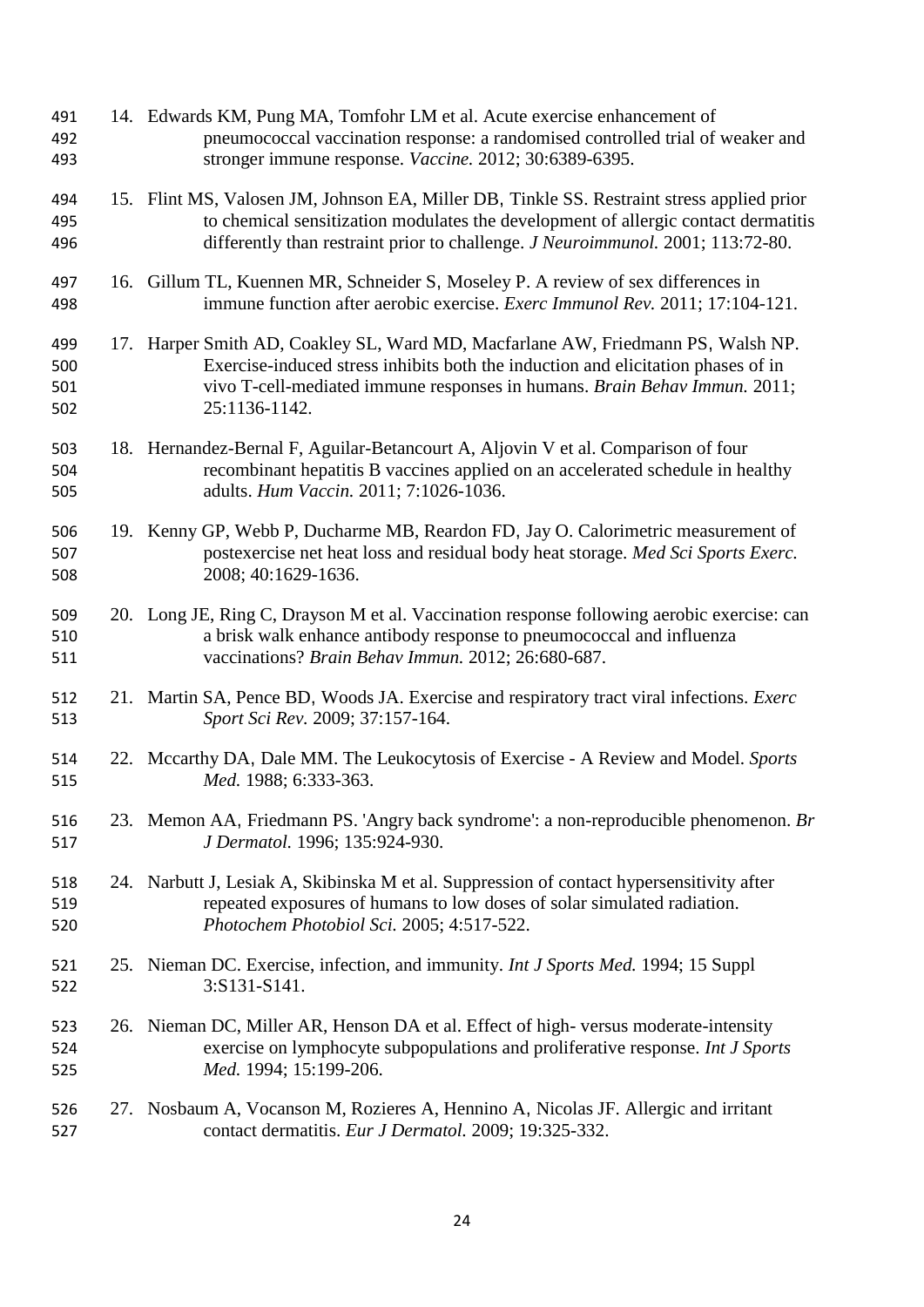| 528<br>529                      |     | 28. Oliver SJ, Macdonald JH, Harper Smith AD et al. High altitude impairs in vivo immunity<br>in humans. <i>High Alt Med Biol.</i> 2013; 14:144-149.                                                                                      |  |  |  |
|---------------------------------|-----|-------------------------------------------------------------------------------------------------------------------------------------------------------------------------------------------------------------------------------------------|--|--|--|
| 530<br>531                      |     | 29. Parslew R, Friedmann PS. The irritancy of anthralin is inhibited by repeat applications of<br>a subirritant concentration. Br J Dermatol. 1999; 141:469-474.                                                                          |  |  |  |
| 532<br>533<br>534               |     | 30. Pascoe AR, Fiatarone Singh MA, Edwards KM. The effects of exercise on vaccination<br>responses: A review of chronic and acute exercise interventions in humans. Brain<br>Behav Immun. 2014; 39:33-41.                                 |  |  |  |
| 535<br>536<br>537               |     | 31. Poenaru D, Christou NV. Clinical outcome of seriously ill surgical patients with intra-<br>abdominal infection depends on both physiologic (APACHE II score) and<br>immunologic (DTH score) alterations. Ann Surg. 1991; 213:130-136. |  |  |  |
| 538<br>539<br>540               |     | 32. Robson PJ, Blannin AK, Walsh NP, Castell LM, Gleeson M. Effects of exercise<br>intensity, duration and recovery on in vitro neutrophil function in male athletes.<br>Int J Sports Med. 1999; 20:128-135.                              |  |  |  |
| 541<br>542                      |     | 33. Seiffert K, Hosoi J, Torii H et al. Catecholamines inhibit the antigen-presenting<br>capability of epidermal Langerhans cells. <i>J Immunol</i> . 2002; 168:6128-6135.                                                                |  |  |  |
| 543<br>544<br>545               |     | 34. Smith A, Vollmer-Conna U, Bennett B, Wakefield D, Hickie I, Lloyd A. The relationship<br>between distress and the development of a primary immune response to a novel<br>antigen. Brain Behav Immun. 2004; 18:65-75.                  |  |  |  |
| 546<br>547<br>548               |     | 35. Smith AJ, Vollmer-Conna U, Bennett B, Hickie IB, Lloyd AR. Influences of distress and<br>alcohol consumption on the development of a delayed-type hypersensitivity skin<br>test response. Psychosom Med. 2004; 66:614-619.            |  |  |  |
| 549<br>550<br>551               |     | 36. Smith TP, Kennedy SL, Fleshner M. Influence of age and physical activity on the<br>primary in vivo antibody and T cell-mediated responses in men. J Appl Physiol.<br>2004; 97:491-498.                                                |  |  |  |
| 552<br>553<br>554               | 37. | Todorovic VE, Micklewright A. The Parenteral and Enteral Nutrition Group of the<br>British Dietetics Association: A Pocket Guide to Clinical Nutrition. 1st ed.<br>Rochester: British Dietetics Association; 2004. 1-12 p.                |  |  |  |
| 555<br>556                      |     | 38. Toebak MJ, Gibbs S, Bruynzeel DP, Scheper RJ, Rustemeyer T. Dendritic cells: biology<br>of the skin. Contact Dermatitis. 2009; 60:2-20.                                                                                               |  |  |  |
| 557<br>558                      |     | 39. Walsh NP, Gleeson M, Shephard RJ et al. Position statement. Part one: Immune function<br>and exercise. <i>Exerc Immunol Rev.</i> 2011; 17:6-63.                                                                                       |  |  |  |
| 559<br>560<br>561<br>562<br>563 |     | 40. Willis CM, Stephens CJ, Wilkinson JD. Differential patterns of epidermal leukocyte<br>infiltration in patch test reactions to structurally unrelated chemical irritants. J<br>Invest Dermatol. 1993; 101:364-370.                     |  |  |  |
| 564                             |     |                                                                                                                                                                                                                                           |  |  |  |
| 565                             |     |                                                                                                                                                                                                                                           |  |  |  |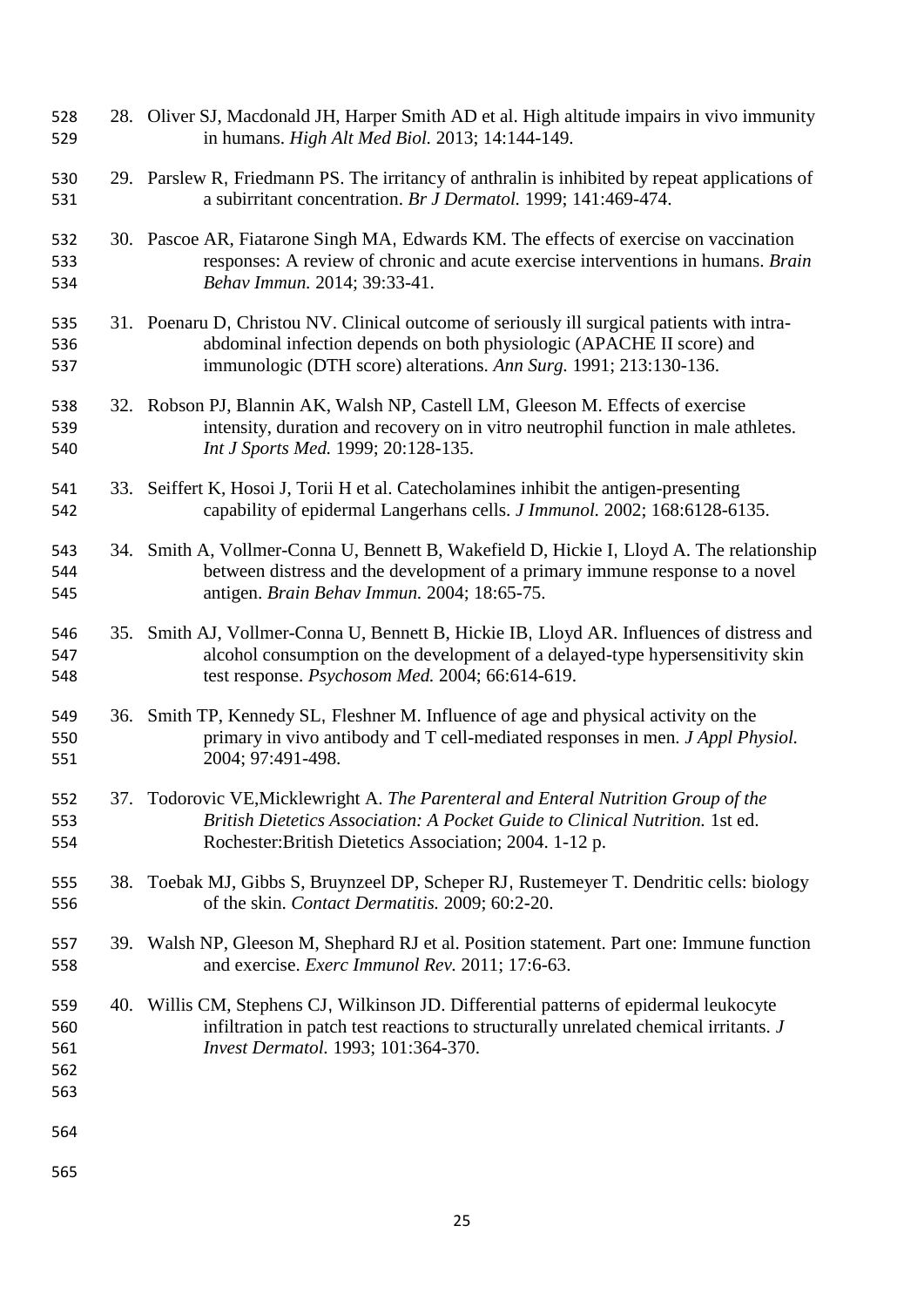| 566 |  | <b>Figure Legends</b> |
|-----|--|-----------------------|
|-----|--|-----------------------|

568 569 570 FIGURE 1. Schematic for the effect of exercise intensity and duration on induction of DPCP immune memory. Samples; venepuncture blood.

| 571 | FIGURE 2. Effect of exercise stress prior to induction of contact hypersensitivity with DPCP                          |  |  |  |  |  |
|-----|-----------------------------------------------------------------------------------------------------------------------|--|--|--|--|--|
| 572 | on responses to elicitation challenge 28 d later. Shown here as (a) summed increase in skin-                          |  |  |  |  |  |
| 573 | fold thickness (callipers: mean $\pm$ SD) and (b) responses to the full dose-series challenge with                    |  |  |  |  |  |
| 574 | <b>DPCRP</b> n-fold thickness (callipers: mean $\pm$ SEM) # $P < 0.05$ and ## $P < 0.01$ vs CON. $\frac{1}{\pm 0.01}$ |  |  |  |  |  |
| 575 |                                                                                                                       |  |  |  |  |  |
| 576 |                                                                                                                       |  |  |  |  |  |
| 577 | FIGURE 3. Circulating epinephrine (a), norepinephrine (b) and cortisol (c) response to                                |  |  |  |  |  |
| 578 | exercise or seated rest. $\downarrow$ = induction of contact sensitivity by DPCP application. ** $P < 0.01$ vs        |  |  |  |  |  |
| 579 | pre-exercise; ## $P < 0.01$ vs CON. Data are mean $\pm$ SEM.                                                          |  |  |  |  |  |
| 580 |                                                                                                                       |  |  |  |  |  |
| 581 | FIGURE 4. Effect of prolonged exercise stress (120MI) or seated rest (CON) prior to induction                         |  |  |  |  |  |
| 582 | of contact sensitivity with DPCP or irritant challenge with CO. Shown here are the summed                             |  |  |  |  |  |
| 583 | responses to: DPCP elicitation challenge 28 d later, measured as (a) erythema and (b) dermal                          |  |  |  |  |  |
| 584 | thickness (ultrasound); and CO challenge applied 20 minutes after exercise or equivalent seated                       |  |  |  |  |  |
| 585 | rest, measured as (c) erythema and (d) dermal thickness (ultrasound). # $P < 0.05$ and ## $P <$                       |  |  |  |  |  |
| 586 | 0.01 <i>vs</i> CON. Data are mean $\pm$ SD.                                                                           |  |  |  |  |  |
| 587 |                                                                                                                       |  |  |  |  |  |
| 588 | FIGURE 5. Effect of prolonged exercise stress (120MI-CO) or seated rest (CON-CO) on                                   |  |  |  |  |  |

589 erythema responses to irritant challenge with CO. Shown here are the responses to the full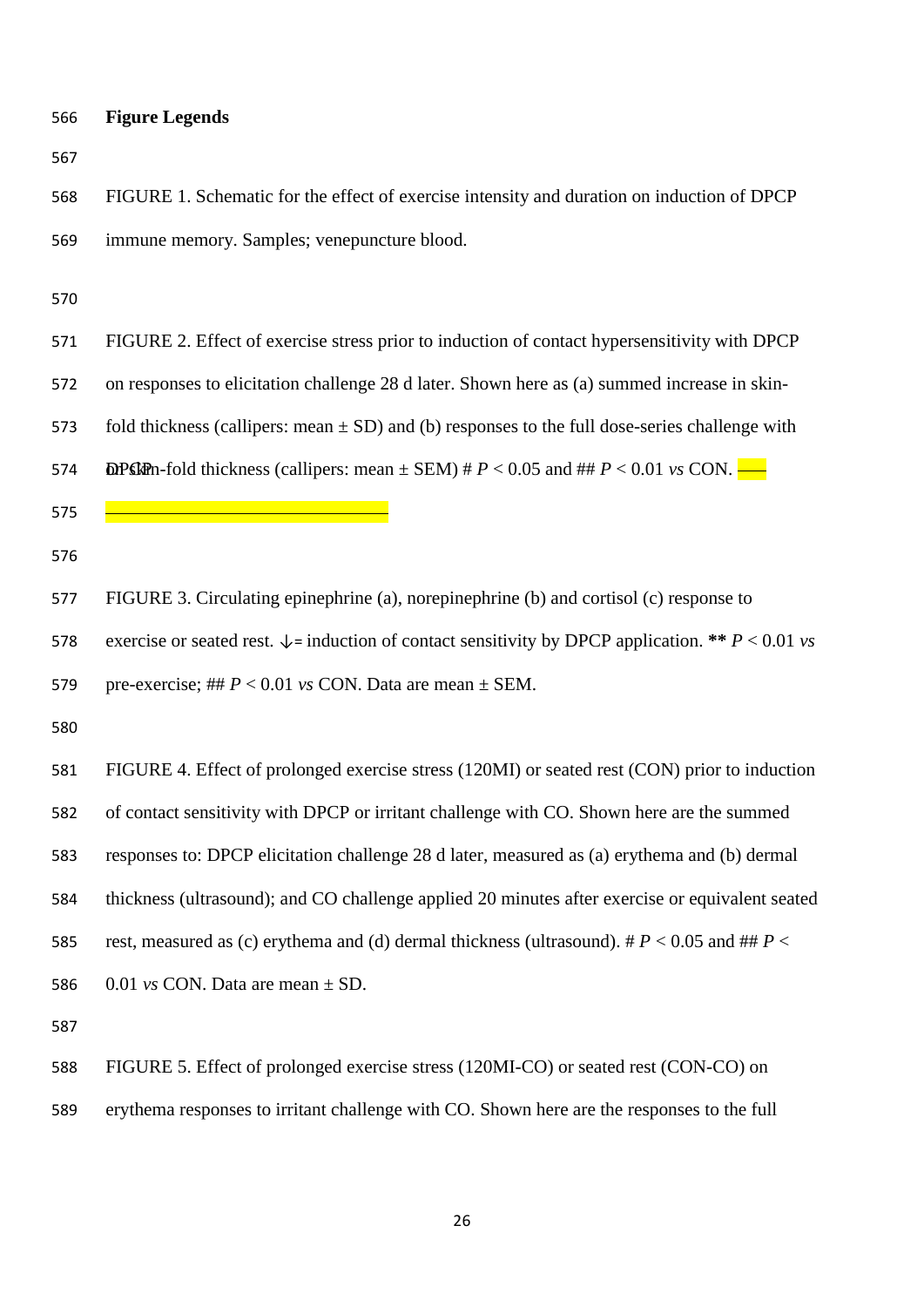- dose-series challenge with CO applied 20 minutes after exercise or equivalent seated rest. Data
- 591 are mean  $\pm$  SEM.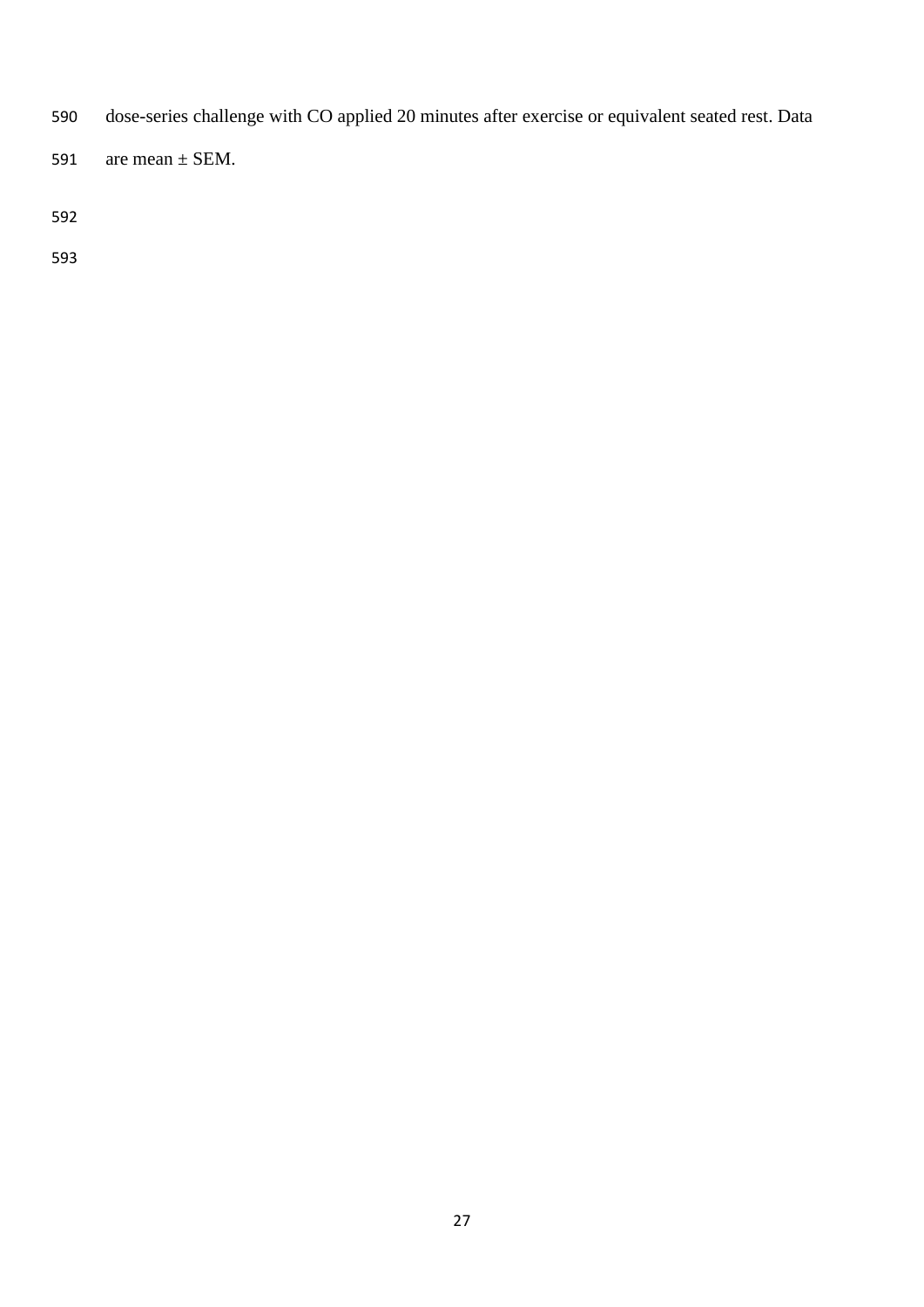|                                 | <b>CON</b>      | 30MI            | 30 <sub>H</sub> | 120MI           |
|---------------------------------|-----------------|-----------------|-----------------|-----------------|
| $\mathbf N$                     | 16              | 16              | 16              | 16              |
| Age (years)                     | $23 \pm 4$      | $20 \pm 2$      | $22 \pm 4$      | $22 \pm 4$      |
| Height (cm)                     | $180 \pm 7$     | $180 \pm 5$     | $179 \pm 7$     | $180 \pm 7$     |
| Body mass (kg)                  | $77.3 \pm 11.3$ | $74.5 \pm 10.1$ | $76.3 \pm 12.8$ | $78.8 \pm 12.1$ |
| Body fat $(\%)$                 | $15.2 \pm 3.7$  | $15.1 \pm 4.5$  | $15.0 \pm 4.7$  | $15.9 \pm 4.3$  |
| $VO2peak (ml·kg-1·min-1)$       | $57 \pm 7$      | $58 \pm 5$      | $58 \pm 6$      | $56 \pm 5$      |
| GET $(L \cdot min^{-1})$ Weekly | $3.04 \pm 0.31$ | $3.09 \pm 0.59$ | $3.08 \pm 0.60$ | $3.11 \pm 0.51$ |
| exercise (h)                    | $6 \pm 4$       | $6 \pm 2$       | $5 \pm 2$       | $6 \pm 3$       |

595 GET, gas exchange threshold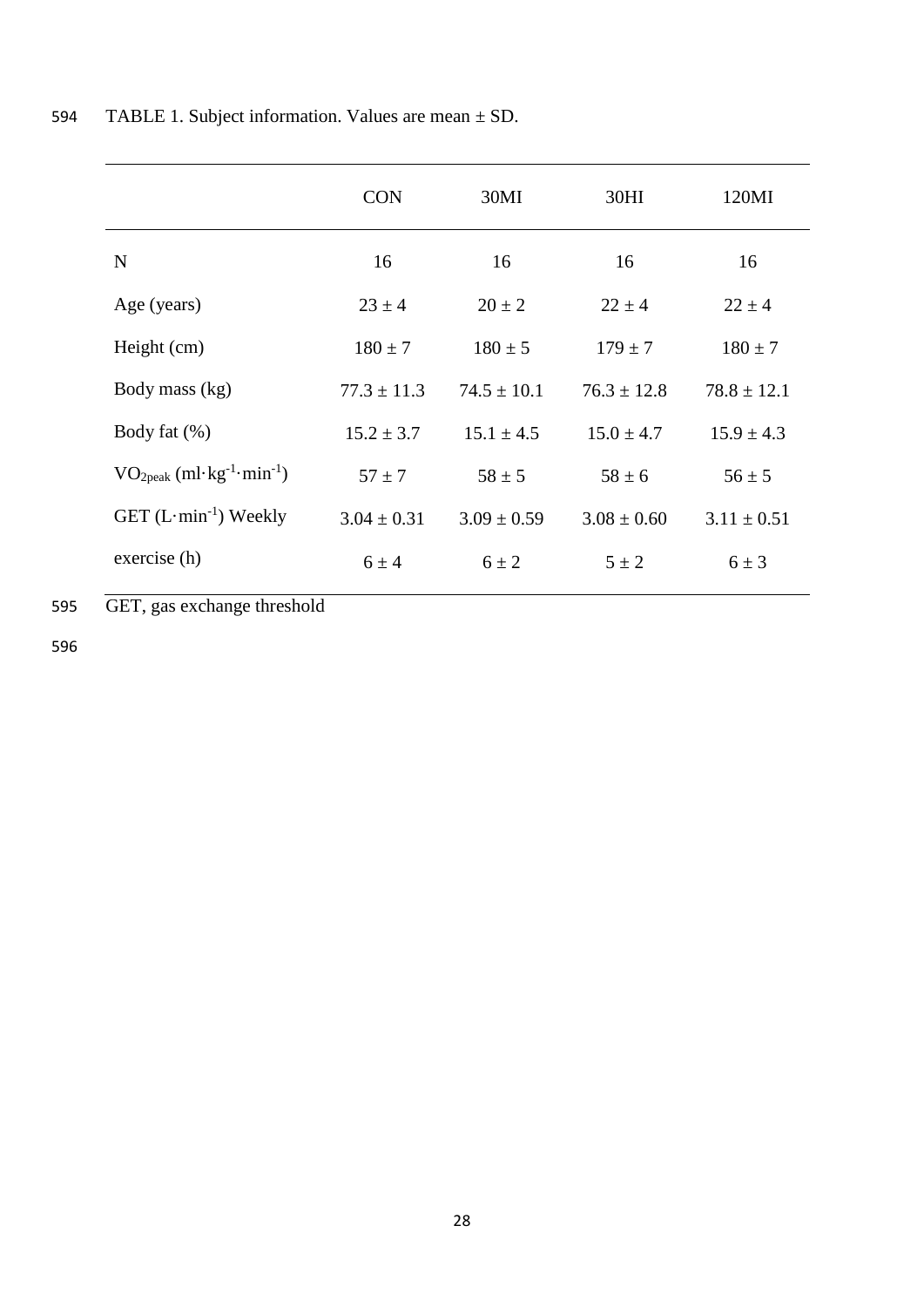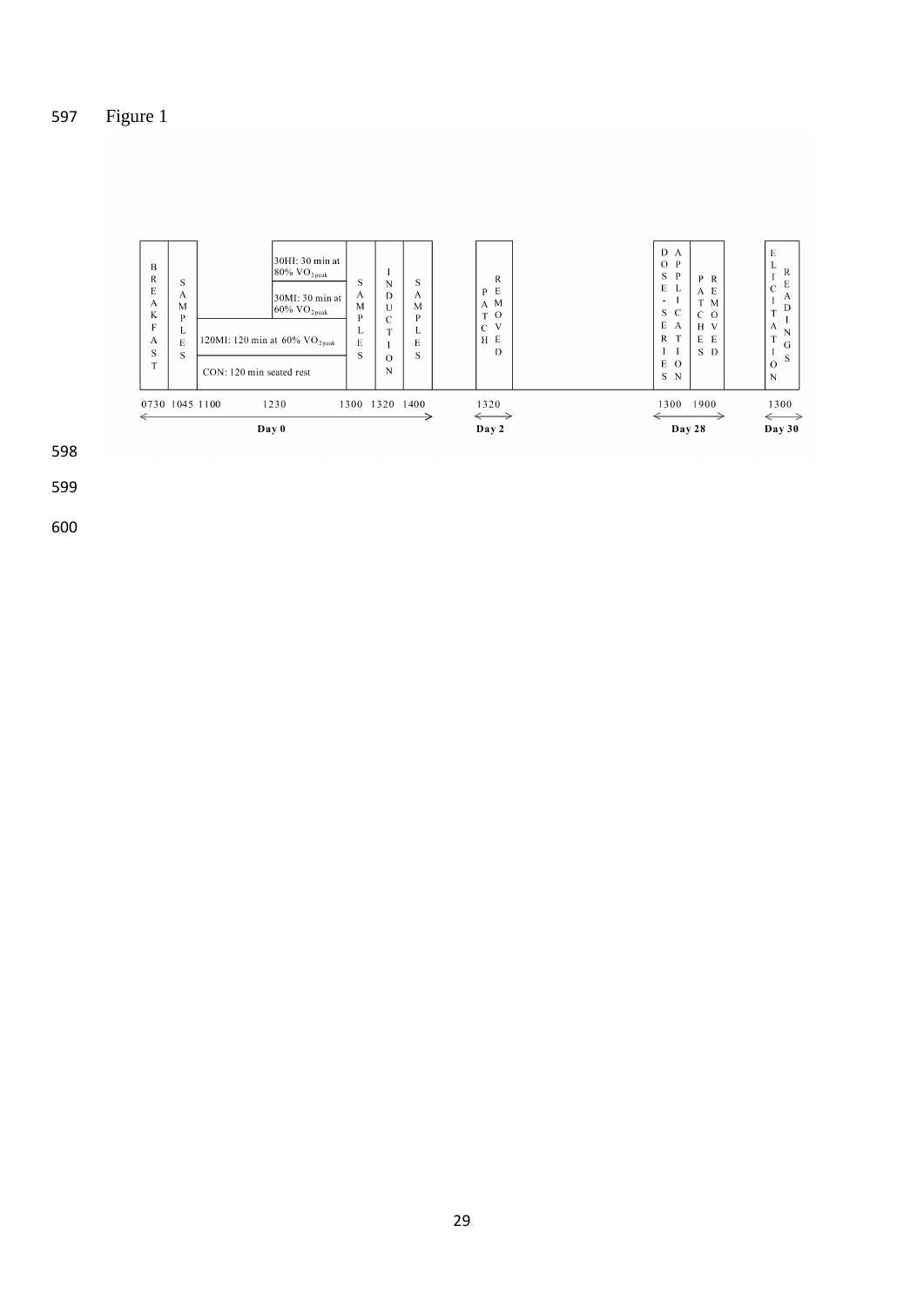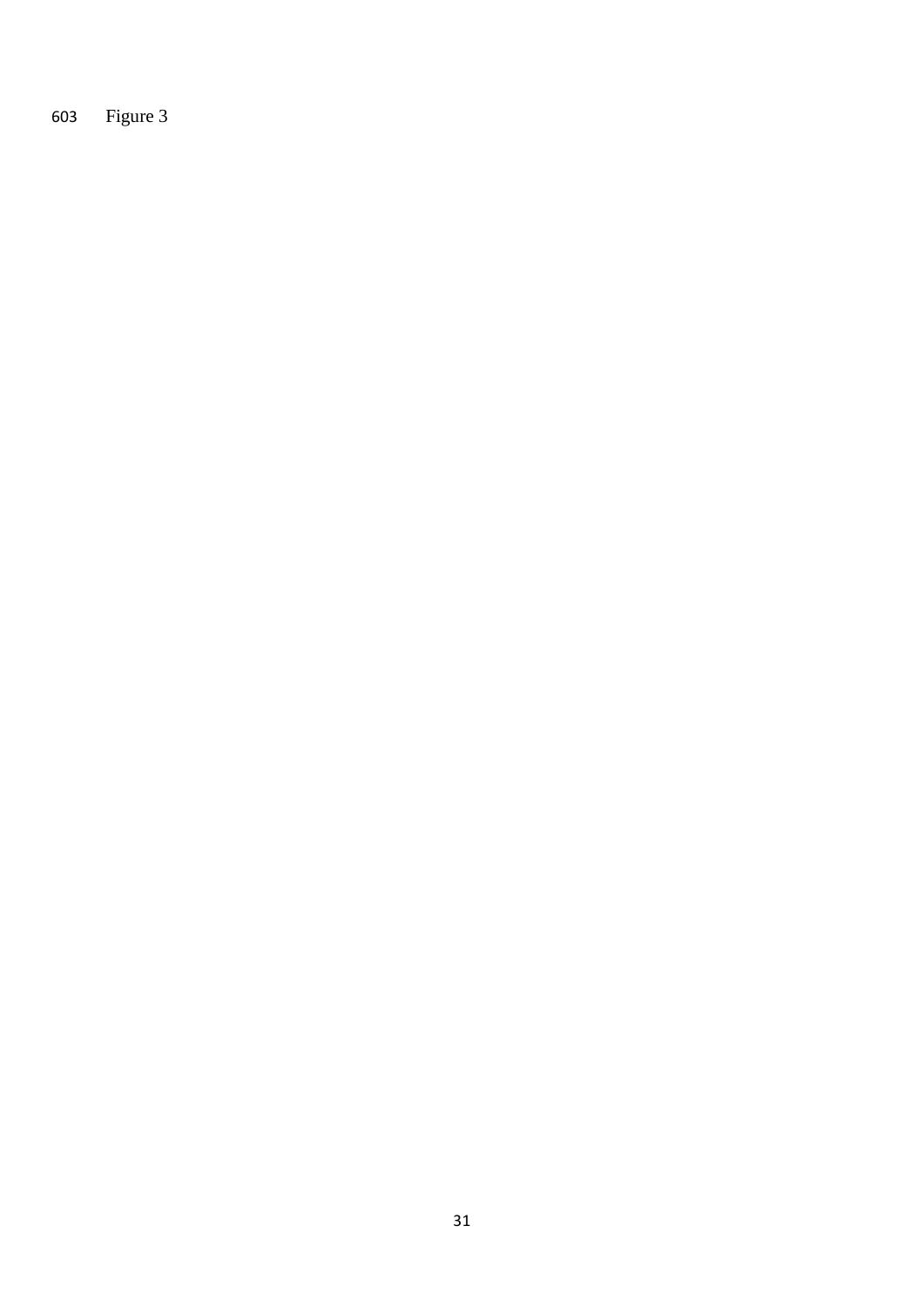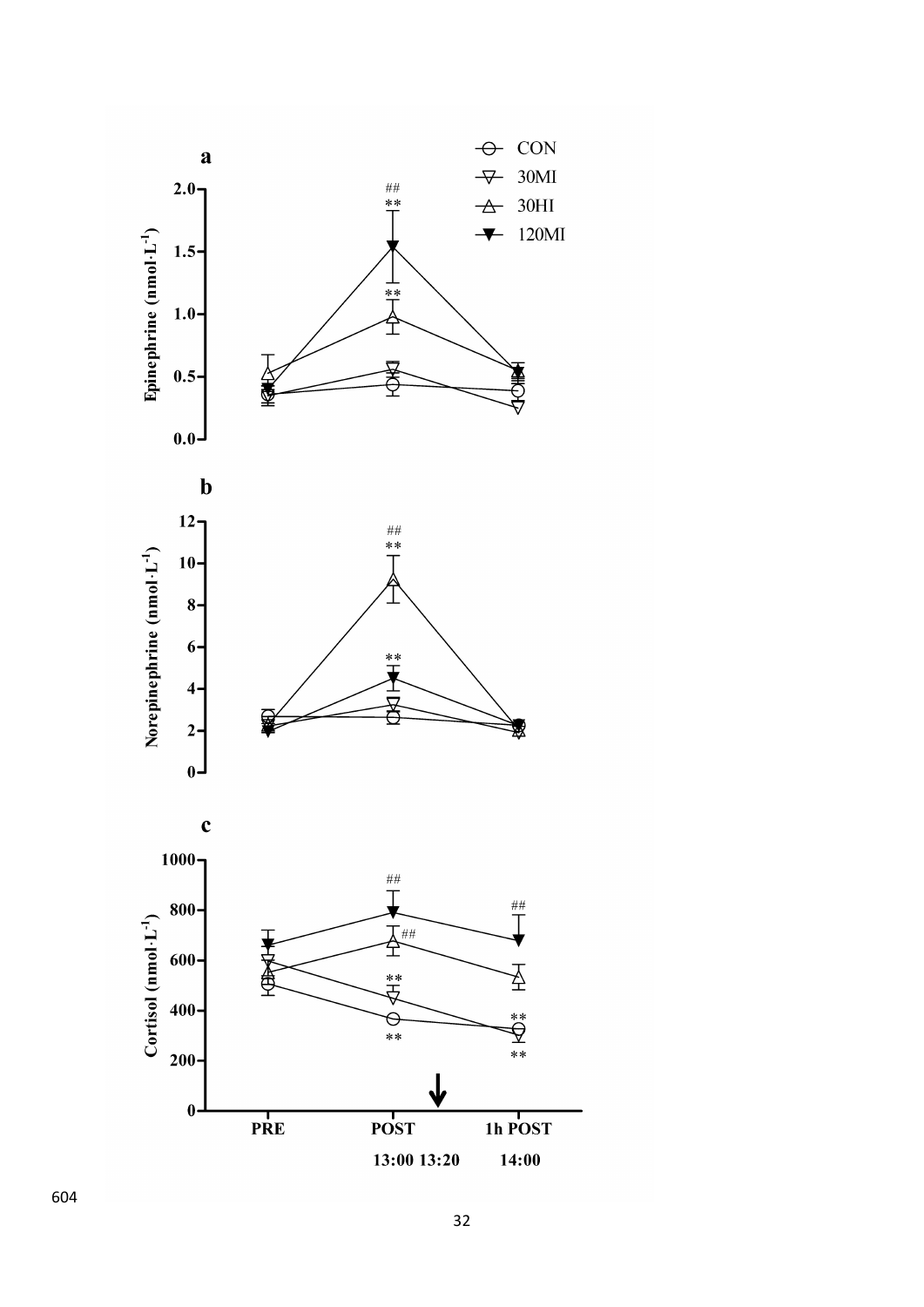